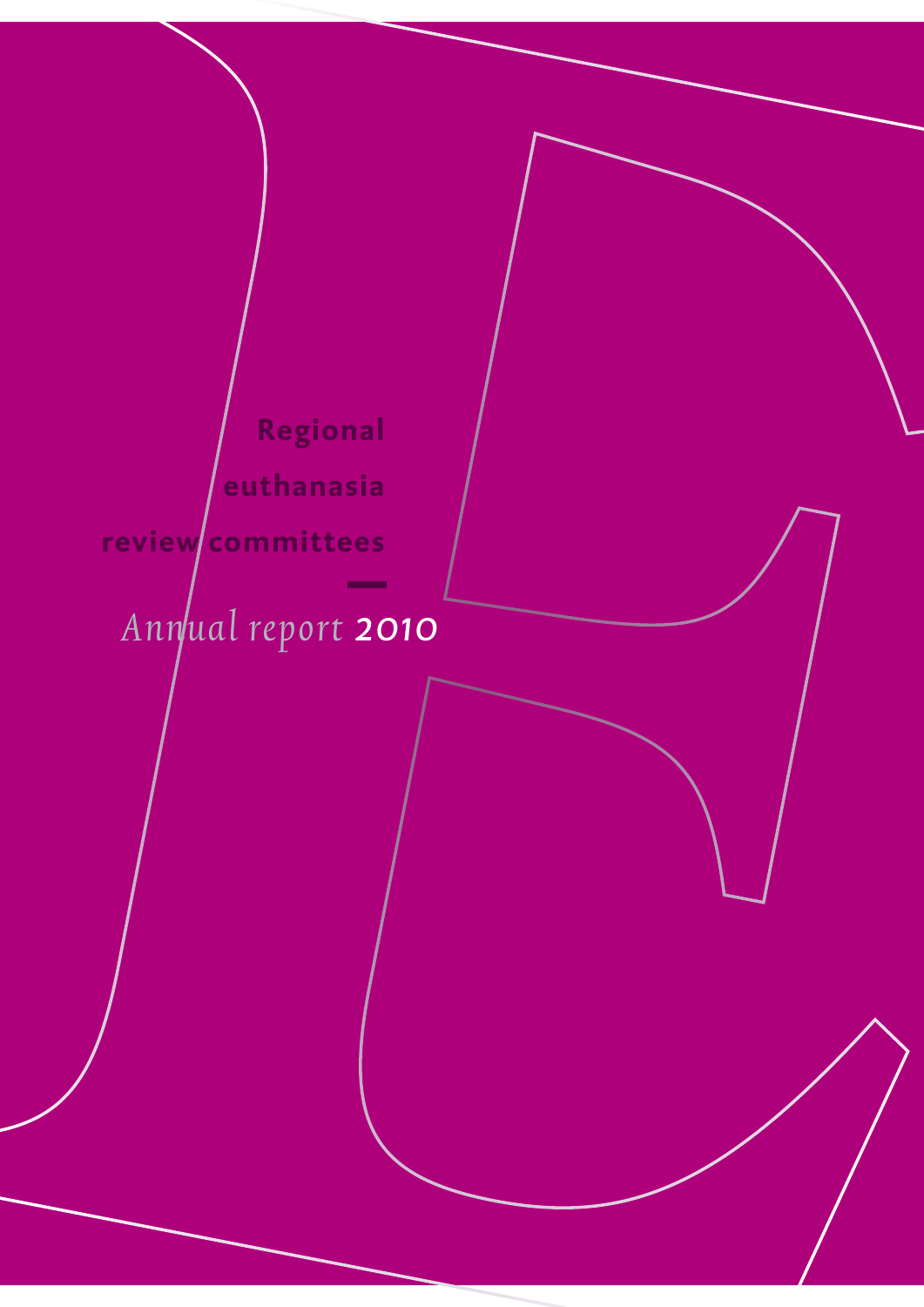# Contents

| Foreword                                                              | 3  |
|-----------------------------------------------------------------------|----|
| Chapter I Developments in 2010                                        |    |
| <b>Notifications</b>                                                  | 5  |
| Website                                                               | 5  |
| Due medical care                                                      | 6  |
| 'Finished with life'                                                  | 6  |
| Chapter II Due care criteria                                          |    |
| Due care criteria: general                                            | 8  |
| Due care criteria: specific                                           | 10 |
| Voluntary and well-considered request<br>a                            | 10 |
| Mental illness or disorder                                            | 10 |
| Depression                                                            | 10 |
| Dementia                                                              | 10 |
| Advance directive                                                     | 11 |
| b Unbearable suffering with no prospect of improvement                | 17 |
| Unbearable suffering with no prospect of improvement in special cases | 22 |
| Dementia                                                              | 22 |
| Mental illness or disorder                                            | 22 |
| Coma                                                                  | 23 |
| Palliative sedation                                                   | 23 |
| c Informing the patient                                               | 23 |
| No reasonable alternative<br>d                                        | 23 |
| Independent assessment<br>e                                           | 24 |
| f<br>Due medical care                                                 | 27 |
| Chapter III Committee activities                                      |    |
| Statutory framework                                                   | 32 |
| Role of the committees                                                | 32 |
|                                                                       |    |

| Overview of notifications |  |
|---------------------------|--|
|---------------------------|--|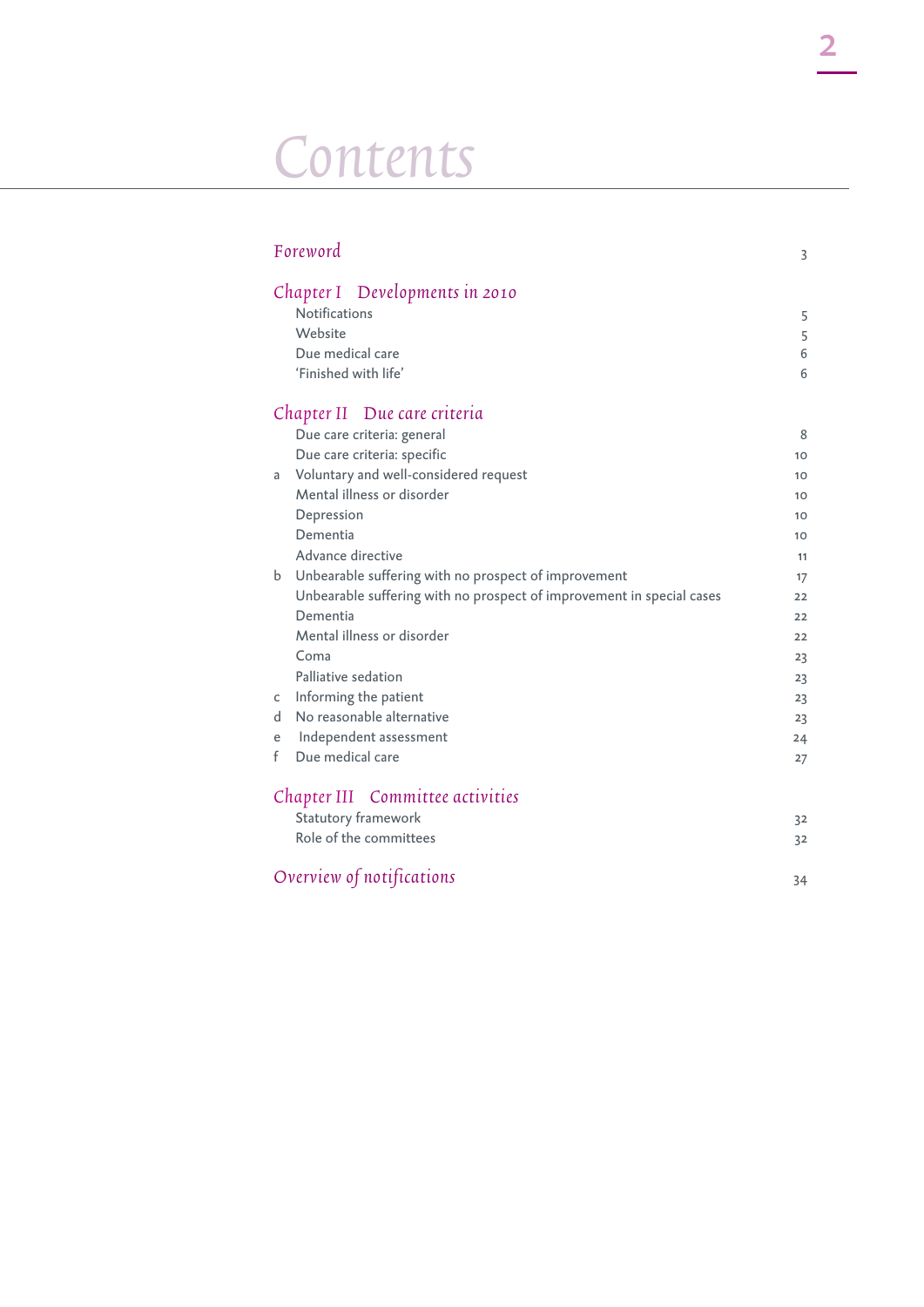This is the 2010 annual report of the five regional euthanasia review committees. In our annual reports we account for the way in which we review cases on the basis of the Termination of Life on Request and Assisted Suicide (Review Procedures) Act. The report provides details of the number of notifications received, the nature of the cases reported, the committees' findings and the considerations on which these were based.

As in the previous six years, the number of notifications under the Act rose in 2010, from 2,636 in 2009 to 3,136 in 2010 – a sharp increase (19%). The cause of this continuing increase in the number of notifications from year to year is not known. The year under review saw the start of a second evaluation (mentioned in earlier annual reports) of how the Act operates. The results are due in late 2012.

In 2010 the committees were able to reach conclusions on 2,667 of the 3,136 notifications. In 2010 the Ministry of Health, Welfare and Sport gave the committees the go-ahead to take on more staff. Despite this, their work fell even further behind schedule. As a result, the statutory deadline for issuing their findings on notifications was seriously exceeded in a number of cases. This is not only undesirable, but unlawful.

The committees greatly regret this state of affairs, which they also made known to the attending physicians. Both the members and the secretariats of the committees have made every effort to tackle these problems. An internal working group on working procedures has made a number of proposals designed to make the review of notifications by the committees more efficient, without of course impairing its quality. The proposals will be assessed by conducting pilot projects in two regions. These will start in mid-2011.

The considerable public focus on voluntary euthanasia is reflected in a number of initiatives that were launched in 2010. The initiative group Uit Vrije Wil ('Of one's own free will') presented a proposal for legislation, the Dutch Voluntary Euthanasia Society (now Right to Die-NL) conducted a study on the feasibility of an 'end-of-life clinic' and the Royal Dutch Medical Association initiated a debate, based on a published draft position paper, on the role of physicians in termination of life at the patient's request. The members of the committees have, of course, noted these initiatives with interest. However, given their own responsibilities, their independent status and their role in reviewing cases, the committees do not feel it is appropriate for them to express an opinion on the initiatives. Their task is to review the actions of attending physicians, in the light of the due care criteria laid down in section 2 of the Act, and to consider whether, in accordance with prevailing medical opinion and standards of medical ethics, the criteria have been complied with.

One matter of continuing concern to the committees is that their reviews of notifications should be unequivocal. While taking account of the principle that every notification should be reviewed according to the specific circumstances of the case, the committees are always at pains to harmonise their findings. In 2010 they again held meetings on this particular subject, which were attended by the lawyers (including the secretaries), physicians and ethicists on the committees. For more on this, readers are referred to Chapter I.

Of the 2,667 notifications on which the committees were able to reach conclusions in the year under review, they found in nine cases that the physician had not acted in accordance with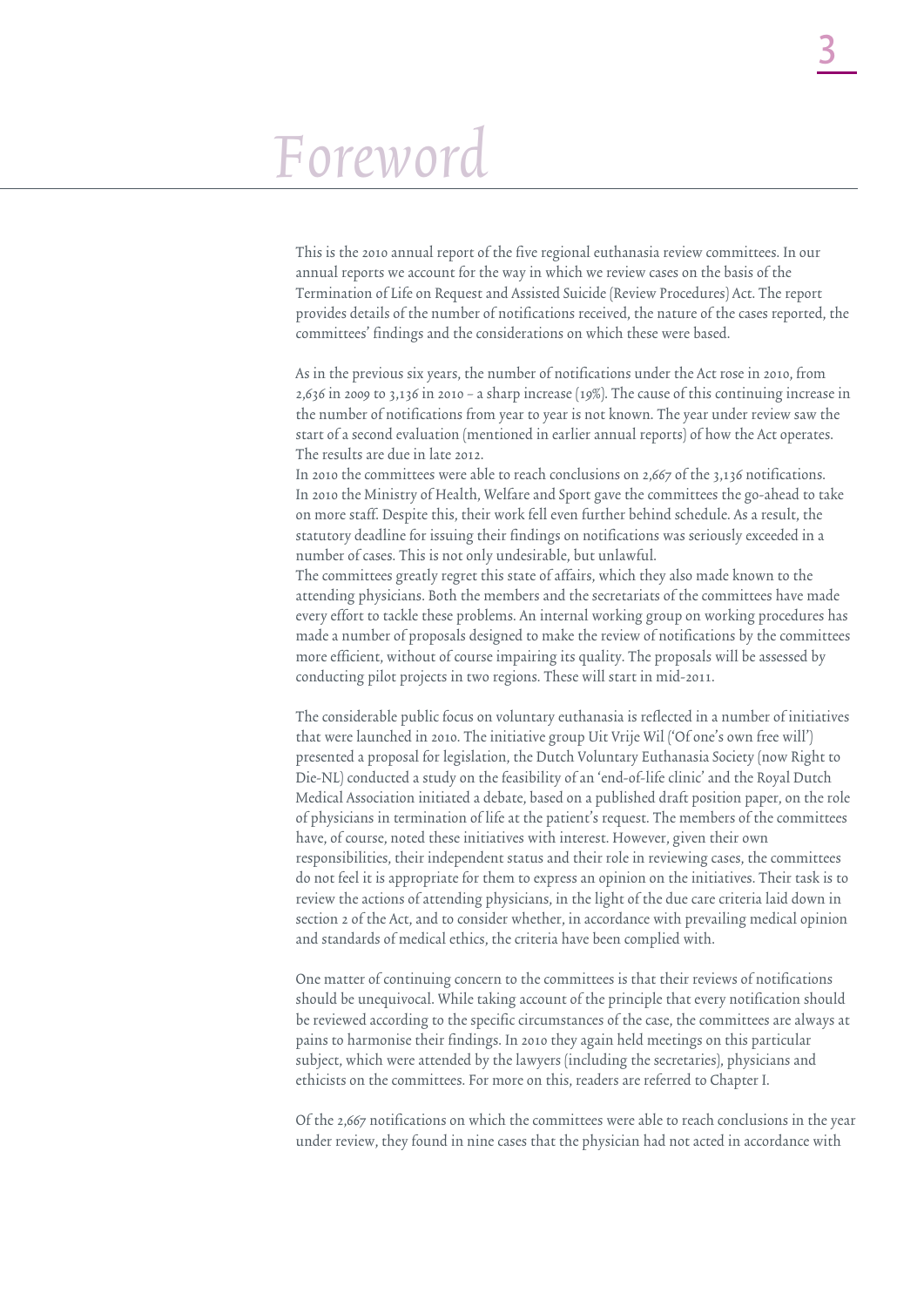

The committees are always pleased to receive feedback.

#### W.J.C. Swildens-Rozendaal

Coordinating chair of the regional euthanasia review committees

The Hague, August 2011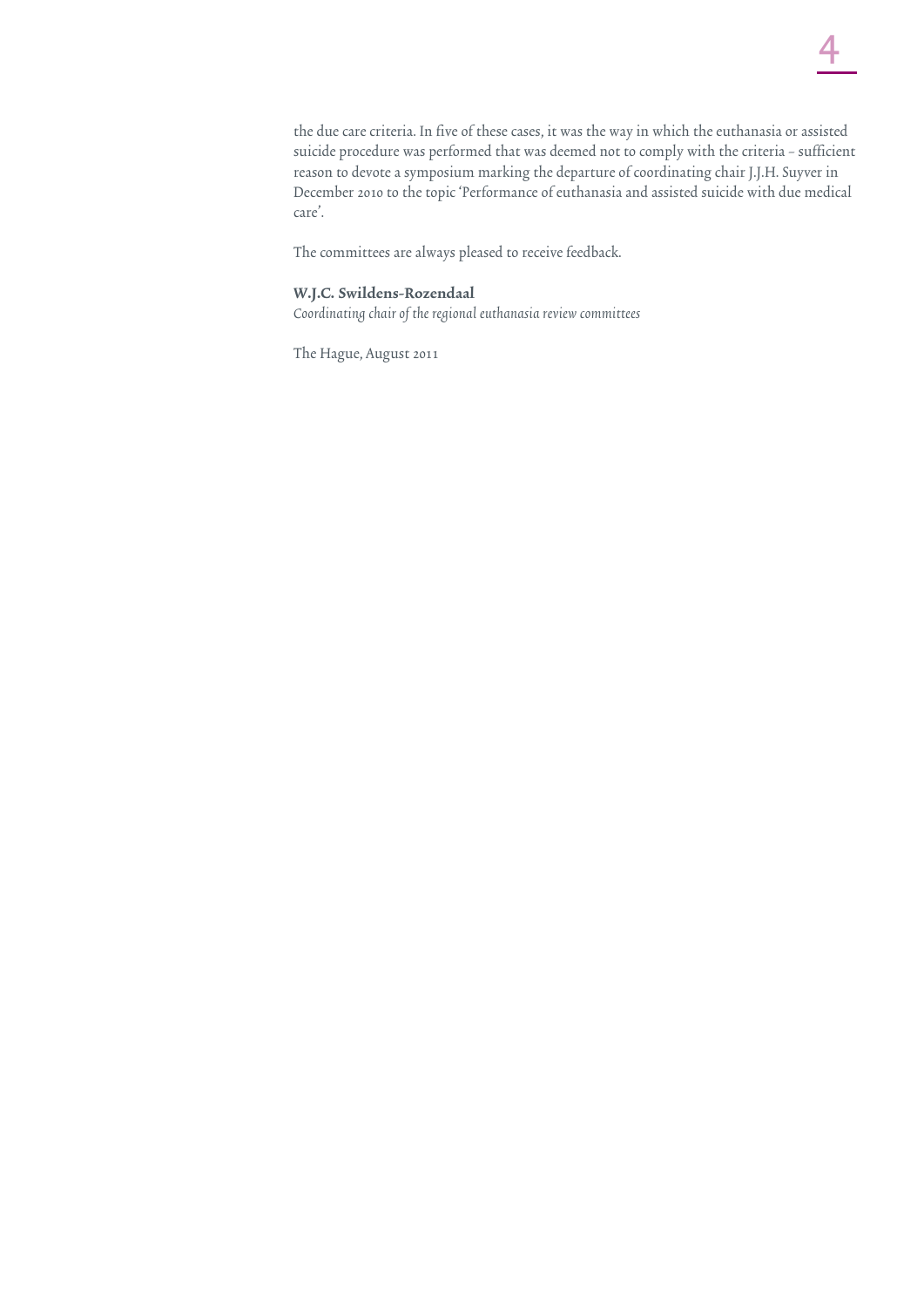# Chapter I **Developments in 2010**

**The following developments took place in 2010.**

## *Notifications*

In 2010, the regional euthanasia review committees ('the committees') received 3,136 notifications of termination of life on request (often referred to as 'euthanasia') or assisted suicide.1 This constitutes an increase of 19% over the 2009 figure (2,636). The Termination of Life on Request and Assisted Suicide (Review Procedures) Act ('the Act') will be evaluated again; the evaluation, which has already started, will also investigate the sharp rise in notifications.

In 2010, the committees reviewed 2,667 of the 3,136 notifications. The proportion of notifications actually reviewed has been a matter of great concern to the committees for some time. The substantial increase in the number of notifications (which has been going on for some years now) and the resulting capacity problems, especially in the secretariats, have caused the committees to fall behind schedule. In spring 2010 the Ministry of Health, Welfare and Sport allowed some more staff to be taken on, but still not enough. At the same time, unfortunately, some secretariat staff were on extended sick leave, with the result that the existing backlog of work, far from being reduced, continued to increase. The period within which notifications are dealt with has therefore become unacceptably long. The committees consider this a highly regrettable situation; dealing with notifications in good time and complying with the law is essential if they are to enjoy continuing confidence.

Together with the secretariats, the committee members are therefore doing all they can to tackle these problems. Among other things, a working group on working procedures has been set up, and in early 2011 it made proposals designed to make the committee's working procedures even more efficient, although obviously subject to the constraints imposed by the Act.

In each case the committees examined whether the physician who had performed the procedure had acted in accordance with the due care criteria set out in the Act. In nine cases the committees found that the physician had not acted in accordance with the Act. The most relevant elements of these cases – as well as a number of cases in which the committees found that the physician had acted in accordance with the due care criteria – are described in Chapter II (Due care criteria: specific) under the criterion concerned.<sup>2</sup>

## *Website*

The committees aim to publish in full all the findings in which they conclude that the physician had not acted in accordance with the Act on the website www. euthanasiecommissie.nl. Findings in which the committees conclude that the physician had acted in accordance with the due care criteria are also published on the website. Only findings whose publication might jeopardise the patient's anonymity are withheld.

Unfortunately, since the increase in the number of notifications over the past few years has not been matched by a similar increase in the number of staff working for the committees, they were again unable to process any findings for publication in 2010. Consequently, none were published.

The committees hope to resume publishing findings on the website (which has been completely redesigned) in the course of 2011.

<sup>1</sup> See 'Overview of notifications' for the national figures.

<sup>2</sup> The passages included here as cases mainly concern the due care criterion that is being discussed at that point. A few cases in which the committees found that the procedure had not been performed in accordance with the due care criteria – owing to almost identical failings – are also given as examples.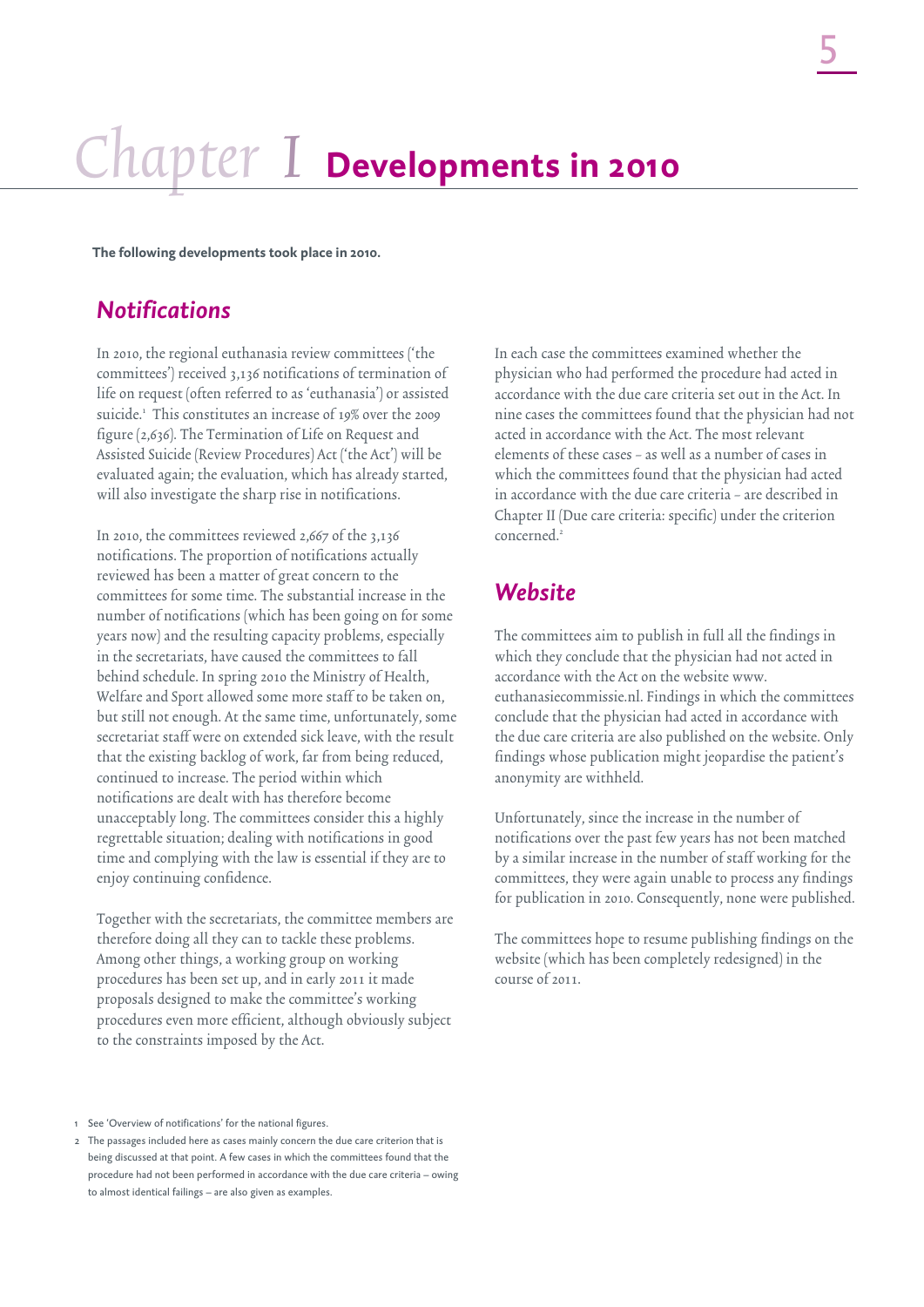## *Due medical care*

In assessing compliance with the due medical care criterion, the committees carefully consider the current standard in medical and pharmaceutical research and practice, normally taking the method, substances and dosage recommended by the Pharmacy Research Institute (WINAP) of the Royal Dutch Association for the Advancement of Pharmacy (KNMP) as their guide. The Institute's Standaard Euthanatica, toepassing en bereiding 2007 ('Standaard Euthanatica') also states which substances – and dosages – the KNMP does or does not recommend for use in cases of termination of life on request or assisted suicide.

In 2008, in the journal Medisch Contact, the committees referred to Standaard Euthanatica and announced that they would continue to take it as their guide.<sup>3</sup>

The committees note that more attending physicians followed Standaard Euthanatica in 2010. However, the committees again came across the use of substances that are not recommended in Standaard Euthanatica, and notifications in which the dosage was not specified or was not in accordance with the recommendations in Standaard Euthanatica.

In such cases the committees always asked the physician to explain why Standaard Euthanatica was not followed.

Unfortunately, they note that not all the physicians were able to give adequate reasons. In the year under review there were five cases in which the committees found that the physician had not acted in accordance with the due care criteria regarding the choice or dosage of substances. A number of these almost identical cases are described below.

In 2010, a joint KNMP/WINAP and Royal Dutch Medical Association (KNMG) working group began drawing up a new version of Standaard Euthanatica. On request, the committees provided the working group with information on their experience in assessing how the euthanasia procedure was performed (of course, always in general terms, and hence anonymously).

In December 2010 the committees held a symposium on the subject, which was also attended by representatives of KNMP/WINAP and the KNMG. The symposium reconfirmed that the committees will take the 2007 version of Standaard Euthanatica as their guide until a new version is published, and that physicians who do not follow Standaard Euthanatica must give adequate reasons for doing so.

## *'Finished with life'*

In the year under review the committees also received notifications in which physicians described the unbearable nature of the patient's suffering in terms of being 'finished with life'. However, the physicians do not appear to be using the term in quite the same way as it is used in the public debate on the subject. What they want to express is that the patient perceived his suffering – and hence his life – as unbearable, and therefore wished to end it.

As discussed in more detail in chapter II (Due care criteria: specific, under (b)), the unbearable nature of the patient's suffering is determined not only by his present situation but also by his perception of the future, his physical and mental stamina and his own personality. What is still bearable to one patient may be unbearable to another.

In the light of the public debate on being what is commonly termed 'finished with life', <sup>4</sup> plus the fact that physicians also use this or similar terms fairly regularly to express the unbearable nature of suffering when reporting cases of euthanasia or assisted suicide, the committees felt a need to discuss the matter jointly. In autumn 2010 a meeting attended by physicians, ethicists and lawyers from all the committees was held on the subject. One main reason to hold such meetings regularly is to harmonise the committees' findings.

The committees review the physician's actions in the light of the due care criteria laid down in the Act. The intended purpose of this legislation was to codify the Supreme Court's case law and the due care criteria that had evolved from it. The committees take account of this case law when interpreting the criteria.

The Supreme Court's Brongersma ruling is of particular relevance to the 'finished with life' debate.<sup>5</sup> The actual case occurred before the Act came into force, but the ruling was handed down afterwards. The ruling stated that suffering must chiefly be caused by a medically recognised disease or disorder. According to the Court, which referred to the preparatory work on the Act, a physician does not have the expertise to assess suffering caused by being 'tired of living', for this does not fall within the field of medicine ('Since the physician is then entering a field that lies beyond his professional competence, he may not, as a medical expert, assess the unbearable nature, hopelessness or untreatability of that suffering').

<sup>3</sup> Medisch Contact, no. 4, November 2008. 4 The committees themselves do not use this term.

<sup>5</sup> Supreme Court, 24 December 2002, Nederlandse Jurisprudentie (NJ) 2003, 167.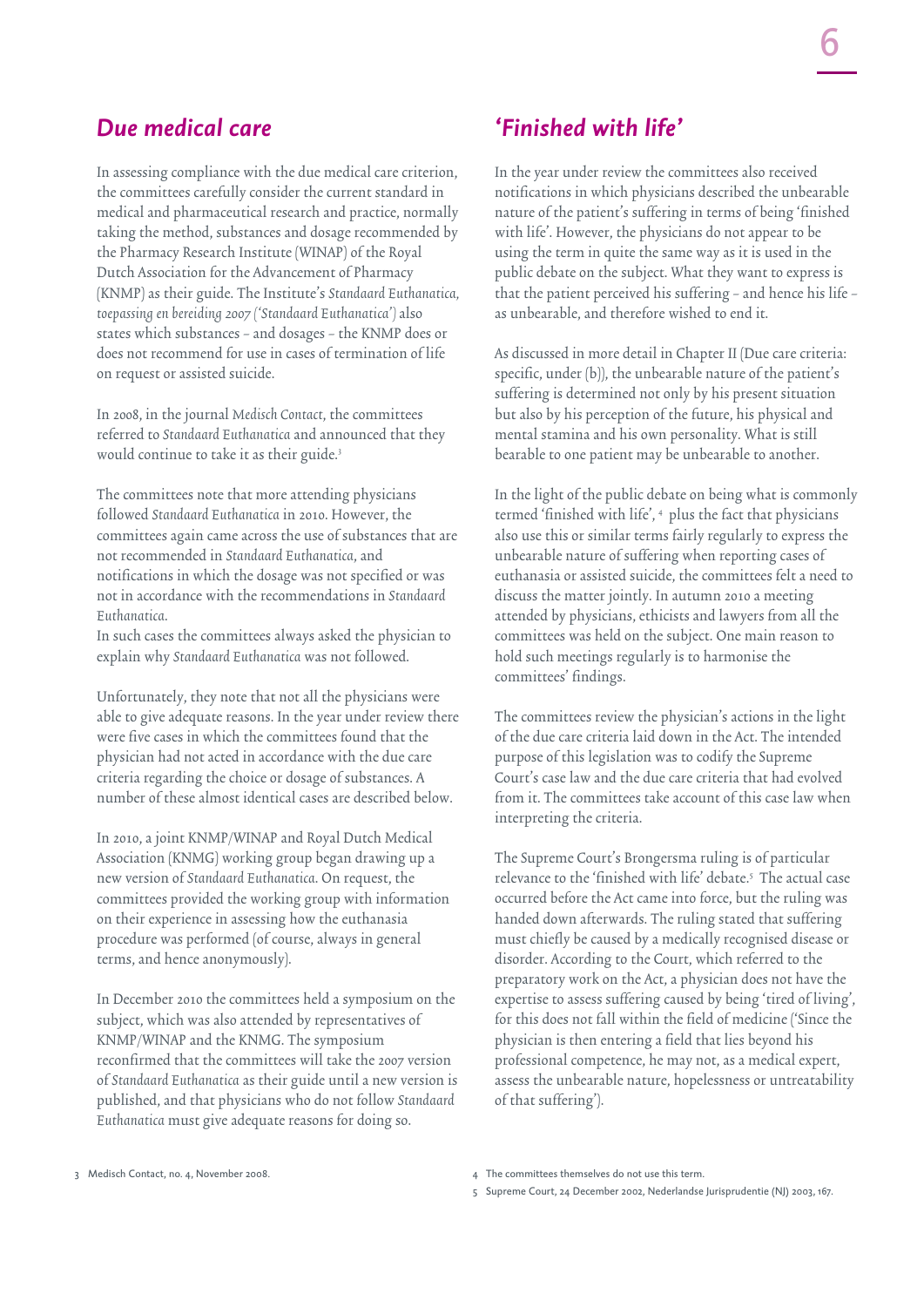It is clear that the legislator did not intend the Act to be applicable to euthanasia on grounds of being 'finished with life', particularly since the public debate on the subject had not yet taken place.<sup>6</sup>

The government referred in a variety of terms to the lack of an unequivocal view within the medical profession on the concept of being 'finished with life', and indicated that there had not yet been a public debate on the subject ('however, this is not yet an issue that has been fully discussed in Dutch society').7 The committees consider the parliamentary history of the Act an important factor.

Since euthanasia and assisted suicide were in all cases criminal offences at the time when Mr Brongersma died, the Supreme Court had to decide whether the physician could successfully invoke force majeure in the sense of necessity, arising from a conflict of duty. When the Act came into force, euthanasia and assisted suicide ceased to be an offence if performed by a physician who reported the procedure and complied with the statutory due care criteria. Unlike a court's evaluation of the defence of necessity, review by the committees under the Act is a test of reasonableness: could the attending physician reasonably be satisfied that the patient's suffering was unbearable with no prospect of improvement? The physician must make clear to the committees that this was the case. The committees then decide whether, in the light of prevailing medical opinion and the standards of medical ethics, the due care criteria were complied with.

In all the notifications that were reviewed by the committees, the patient's unbearable suffering with no prospect of improvement was chiefly due to a recognised disease or disorder (see, for example, case 11).

<sup>6</sup> See Proceedings of the House of Representatives, 23 November 2000, Memorandum of Reply 27-2254; Parliamentary Papers, Senate 2000-2001, 26691, no. 137b, p. 32; Response, Parliamentary Papers, Senate 2000-2001, 26691, no. 137b, p. 34 ff.

<sup>7</sup> See, inter alia, Parliamentary Papers, House of Representatives 2000-2001, 26691, no. 22, p. 76.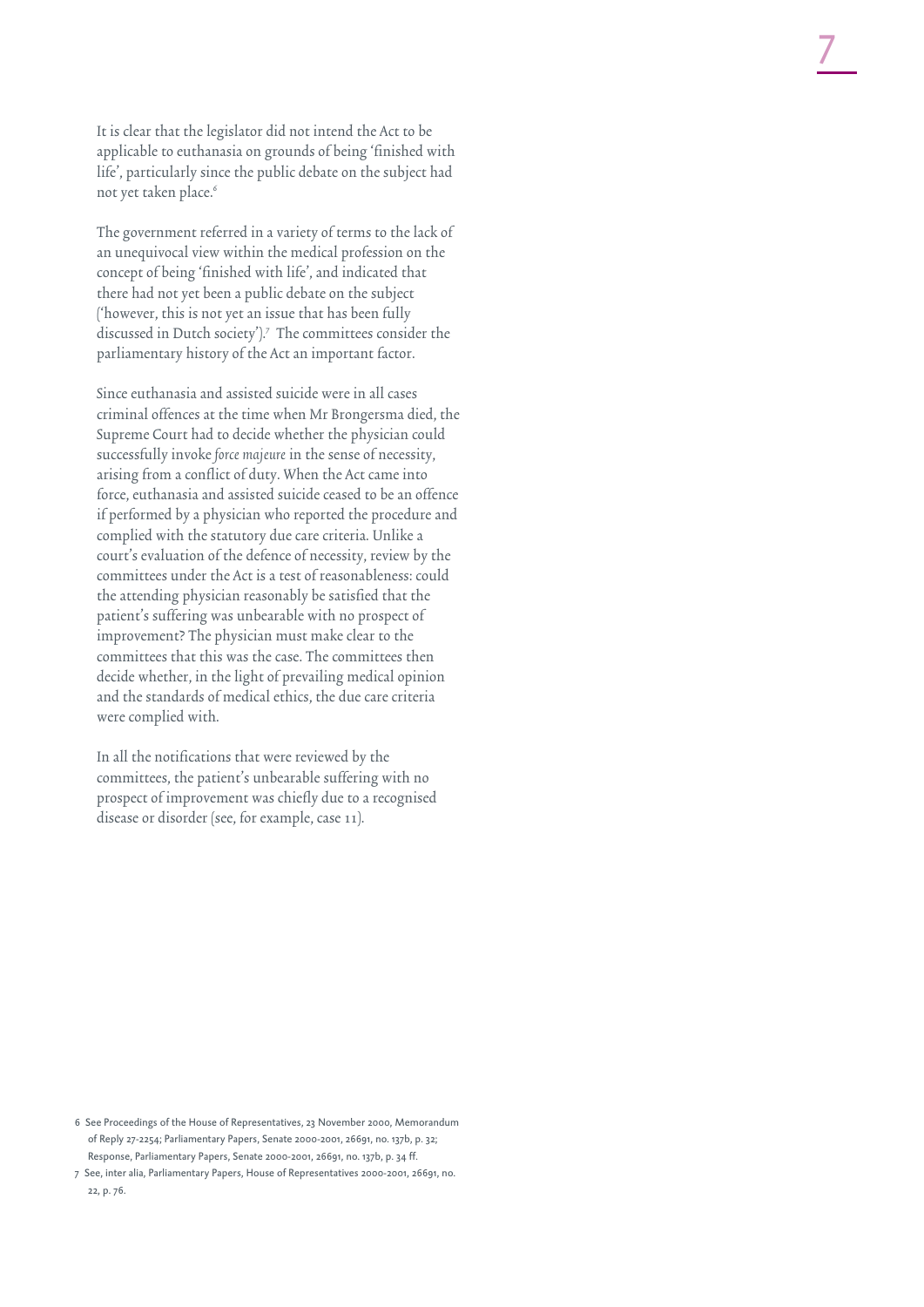# Chapter II **Due care criteria**

## *Due care criteria: general*

The committees assess whether the attending physician has acted in accordance with all the statutory due care criteria. These criteria, as laid down in section 2 of the Act, are as follows.

Physicians must:

- a be satisfied that the patient's request is voluntary and wellconsidered;
- b be satisfied that the patient's suffering is unbearable, with no prospect of improvement;
- c inform the patient about his situation and prognosis;
- d have come to the conclusion together with the patient that there is no reasonable alternative in the patient's situation;
- e consult at least one other, independent physician, who must see the patient and give a written opinion on whether the due care criteria set out in (a) to (d) have been fulfilled;
- f exercise due medical care and attention in terminating the patient's life or assisting in his suicide.

Procedures for termination of life on request and assisted suicide are almost always carried out by the attending physician; in practice, this is often the patient's general practitioner. In some cases the procedures are performed by a physician other than the regular attending physician, as a locum in the latter's absence, because the patient's situation rapidly deteriorates or because the attending physician does not wish to carry out the procedure himself, for instance because of his religious or ethical views. In such situations it is important that the physician who carries out the procedure, and hence submits the notification, should obtain sound information in advance about the patient's situation and be personally satisfied that the due care criteria have been complied with. Occasionally, physicians are unclear as to their (respective) roles in the termination of life. If, for example, a case of euthanasia is reported by a physician who did not perform

the procedure himself, the physician who actually performed the procedure will still have to sign the notification, and will be regarded by the committee as the attending physician.<sup>8</sup>

The information provided by attending physicians is of crucial importance to the committees' reviews. If the physician gives an account of the entire decision-making process in his notification, he may not be required to answer further questions at a later stage.

The committees note that an increasing number of physicians are using the new report form. The questions in it provide attending physicians with a better guide as to how to make it clear to the committee that they have complied with the due care criteria.

The committees sometimes require further information, which can often be provided by telephone or in writing. In some situations, however, the committees prefer to interview the physician in person in order to obtain a clearer picture of the decision-making process at the end of the patient's life or what happened when the procedure was performed.

The committees are aware that such an interview, besides taking up the physician's time, may be distressing to him. They wish to emphasise that the purpose of the interview is to give the physician an opportunity to provide further details regarding a notification which the committee still has its doubts about even after the physician has provided further information by telephone or in writing. In the absence of such details, the committee would be unable to find that the physician acted in accordance with the statutory due care criteria. The interview also gives the physician an opportunity to answer questions about his actions (which can, of course, be expected of him).

In 2010, the great majority of notifications again gave no grounds for further discussion or questions when they came before the committees. In those cases the committees could swiftly conclude that the physician had acted in accordance with the due care criteria (case 1 is included as an example of such a notification).

8 See article 3 (1) of the guidelines on the committees' working procedures, which were adopted on 21 September 2006.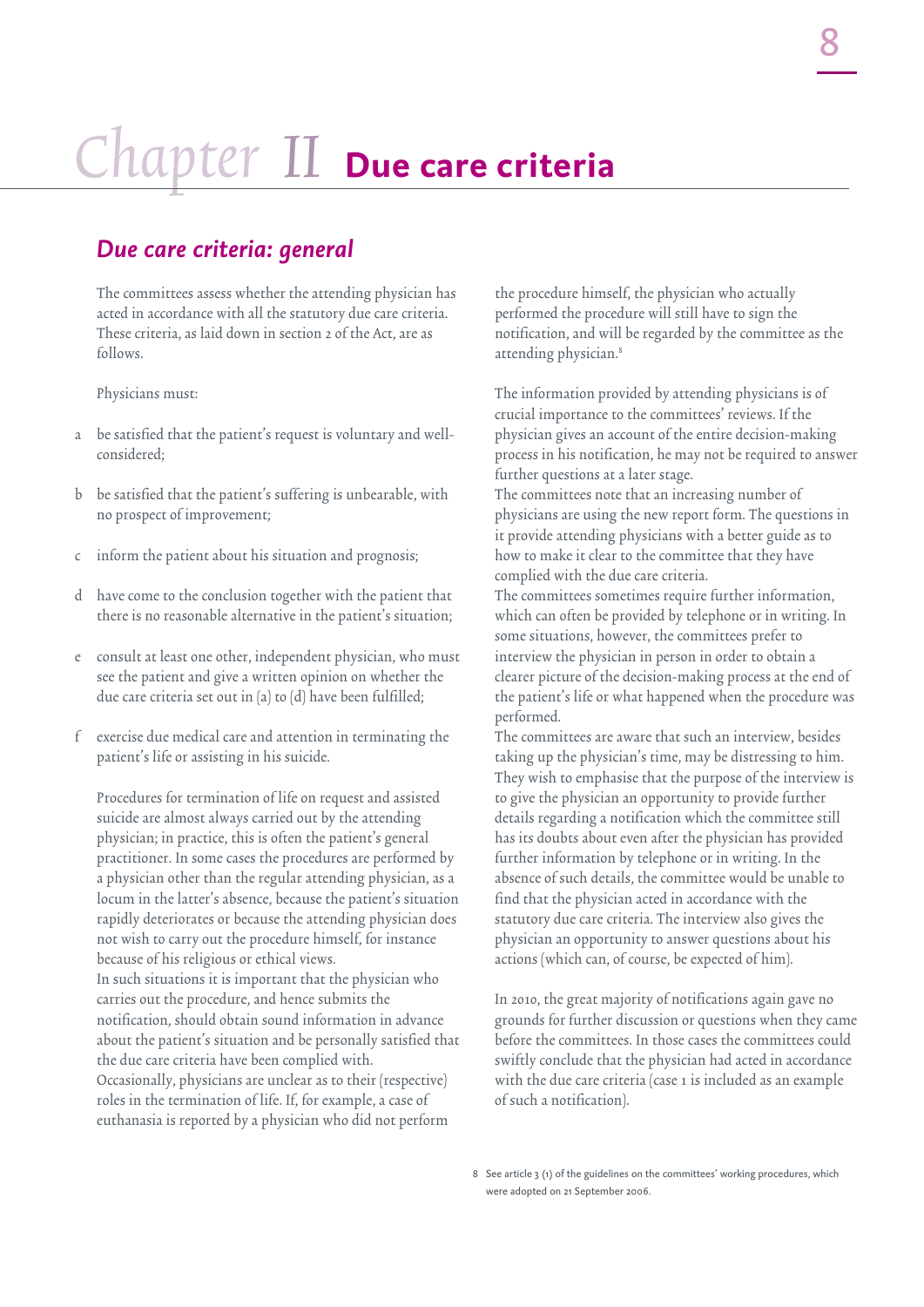## *Case 1*

#### **The due care criteria were complied with; no special particulars Finding: criteria complied with**

In early 2009 the patient, a man in his twenties, developed symptoms that were caused by a form of juvenile cancer. The tumour was located in the thoracic wall, and there was metastasis in the bone marrow.

The patient was given high doses of chemotherapy, and in autumn 2009 the tumour was surgically removed. The patient was then given more chemotherapy, followed by stem cell transplantation in late 2009 and radiotherapy in early 2010.

Despite this, he again suffered severe pain due to metastasis throughout the body. These were treated with palliative chemotherapy and radiotherapy. The pain control treatment had unpleasant side effects.

The patient was given fentanyl patches, methadone and Oramorph, but was still suffering unbearable pain. His condition deteriorated rapidly, and by the final week he was completely bedridden. Owing to urine retention he was fitted with a permanent catheter during the last few days.

His suffering was caused by severe pain throughout his body, general debilitation and total dependence on care by others. The patient found this suffering unbearable, and the physician was satisfied that this suffering was unbearable to the patient. Apart from the palliative measures that had already been taken, there were no other ways to relieve the suffering. The patient refused palliative sedation. He did not want to be given higher doses of painkillers and sedatives and then lie in bed waiting to die.

Two days before he died, he had made his first specific request for euthanasia to the physician. He had subsequently repeated the request. There was an advance directive. An independent specialist who was also a SCEN physician was consulted as an independent physician. He saw the patient a day before he died. The patient had not yet taken any methadone, since he wanted to be as lucid as possible. He was lucid while explaining the reasons for his request for euthanasia. 

He looked pallid. The independent physician saw the patient's face contort with pain several times. According to the independent physician, the patient's suffering mainly consisted of the increasingly severe pain and the fact that he could no longer get out of bed. Together with the prospect that things would only get worse, this made the patient's suffering unbearable to him. There was no prospect of any improvement in his suffering, nor were there any alternative ways to relieve the suffering.

According to the independent physician, the patient was decisionally competent. He was able to understand the implications of his wish for euthanasia and to express that wish in words. The request was voluntary and well-considered. The independent physician was satisfied that the due care criteria had been complied with.

The attending physician performed euthanasia by administering 2000 mg of Pentothal and 20 mg of Pavulon intravenously.

The committee assessed the physician's actions for compliance with the due care criteria laid down in section 2 of the Act, and considered whether, in accordance with prevailing medical opinion and the standards of medical ethics, the criteria had been complied with. In view of the above facts and circumstances, the committee found that the attending physician could be satisfied that the patient's request was voluntary and well-considered, and that his suffering was unbearable with no prospect of improvement. The physician gave the patient sufficient information about his situation and prognosis. Together, the physician and the patient could be satisfied that there was no reasonable alternative in the patient's situation. The physician consulted at least one other independent physician, who saw the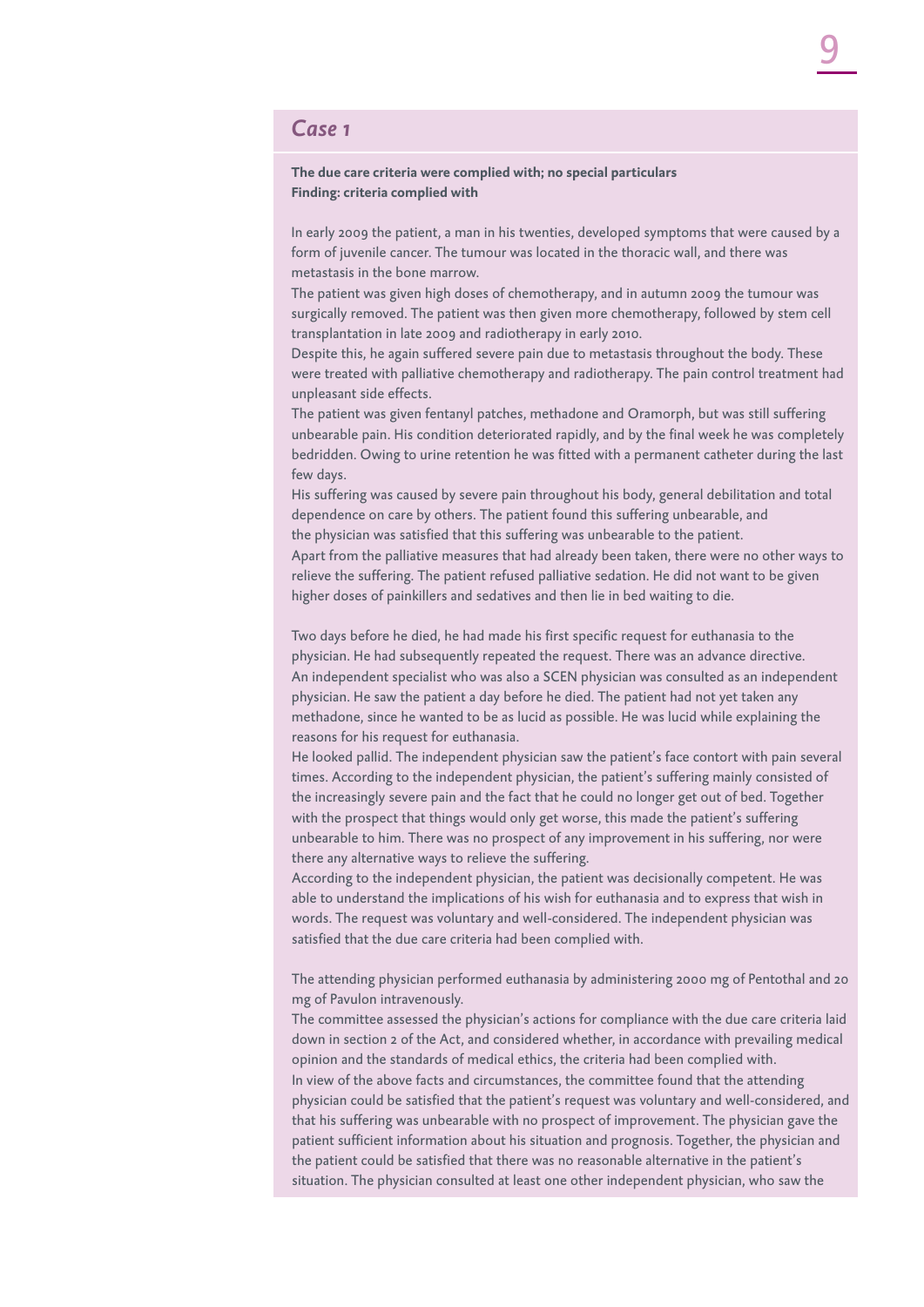patient and gave a written opinion on whether the due care criteria had been complied with. The physician performed the euthanasia with due care.

The committee found that the physician had acted in accordance with the statutory due care criteria laid down in section 2 (1) of the Act.

In a number of cases, however, the notification gave rise to in-depth, lengthy discussions within the committee. The remaining cases included in this chapter are examples of cases that gave rise to discussion and, usually, further questions. Unlike case 1, in which the committee's findings regarding all the due care criteria are discussed, in the other cases the description usually focuses on the relevant sections that serve as examples for a review of compliance with a specific criterion.

## *Due care criteria: specific*

### a Voluntary and well-considered request

#### **The physician must be satisfied that the patient's request is voluntary and well-considered.**

Key elements in the contact between the physician and the patient include willingness to discuss the (possibly imminent) end of the patient's life, the patient's wishes, and ways in which they can or cannot be fulfilled. The patient's request must be specific and made to the physician.

Three elements are crucial here:

- 1 The request for termination of life or assisted suicide must have been made by the patient himself.
- 2 It must be voluntary.
- There are two aspects to this. The request must be internally voluntary, i.e. the patient must have the mental capacity to determine his own wishes freely, and externally voluntary, i.e. he must not have made his request under pressure or unacceptable influence from those around him.
- 3 In order to make a well-considered request, the patient must be fully informed and have a clear understanding of his disease. The patient is considered decisionally competent if he is capable of making an internally voluntary, wellconsidered request.

### Mental illness or disorder

In general, requests for termination of life or assisted suicide because of unbearable suffering with no prospect of improvement that arises from a mental illness or disorder should be treated with great caution. If such a request is made by a psychiatric patient, even greater consideration

must be given to the question of whether the request is voluntary and well-considered. A mental illness or disorder may make it impossible for the patient to determine his own wishes freely. The physician must then ascertain, or obtain confirmation, that the patient is decisionally competent. Among other things, he must look at whether the patient appears capable of grasping relevant information, understanding his condition and advancing consistent arguments. In such cases it is important to consult not only the independent physician but also one or more experts, including a psychiatrist. If other medical practitioners have been consulted, it is

important to make their findings known to the committee. In 2010 there were two notifications of euthanasia or assisted suicide based on psychiatric problems, in both cases depression (see, for example, case 5).

#### Depression

In the year under review, there were again notifications in which the patient was suffering from depression in addition to one or more somatic conditions. Depression often adds to the patient's suffering (see, for example, case 13). The possibility that it will also adversely affect his decisional competence cannot be ruled out. If there is any doubt about whether the patient is depressed, a psychiatrist will in practice often be consulted in addition to the independent physician. The attending physician must therefore ascertain, or obtain confirmation, that the patient is decisionally competent. If other medical practitioners have been consulted, it is important to make this known to the committee.

It should also be noted that it is normal for patients to be in low spirits in the circumstances in which they make a request for euthanasia, and that this is therefore not generally a sign of depression.

#### Dementia

All twenty-five notifications, dealt with in 2010, concerning termination of life on request or assisted suicide involving patients suffering from dementia were found by the committees to have been handled with due care. The patients were in the initial stages of the disorder and still had insight into the condition and its symptoms (loss of bearings and personality changes). They were deemed decisionally competent because they could fully grasp the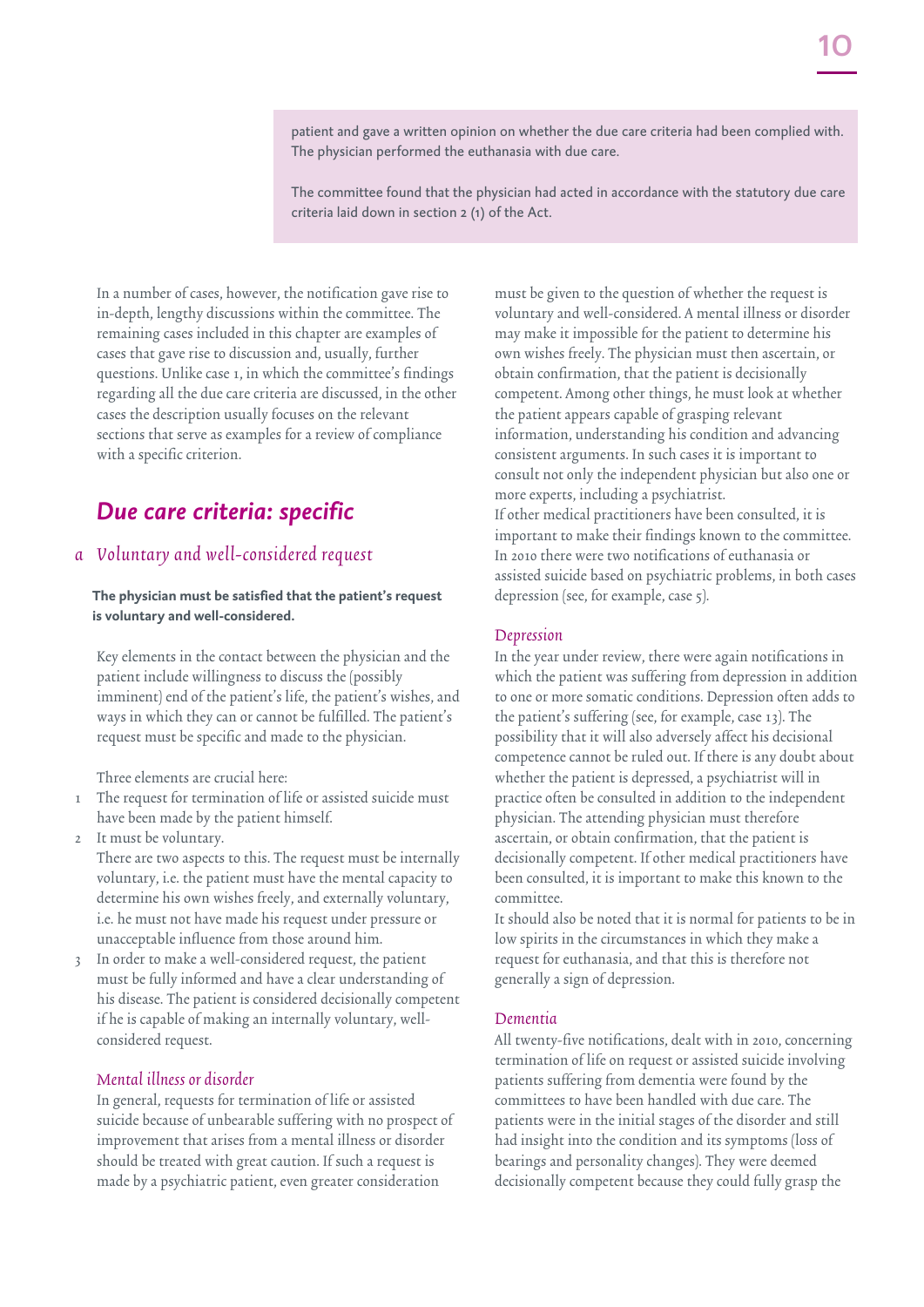implications of their request. Cases 6, 7 and 8 serve as illustrations.

The committees adhere to the principle that physicians should normally treat requests for termination of life from patients suffering from dementia with additional caution. They must take the stage of the disorder and the other specific circumstances of the case into account when reaching a decision. Patients at a more advanced stage of the disorder are less likely to be decisionally competent. If a patient is in the initial stages of dementia, it is advisable to consult one or more experts, preferably including a geriatrician or a psychiatrist, in addition to the independent physician. Apart from whether or not the request is voluntary and well-considered, the question of whether there is no prospect of improvement in the patient's suffering, and above all whether his suffering is unbearable, should be key elements in the physician's decision in all such cases.

The physician must take additional care in reaching his decision and must make clear to the committee how it was reached.

#### Advance directive

The Act requires the physician to be satisfied that the patient has made a voluntary and well-considered request. The request is almost always made during a conversation between the physician and the patient, and hence is made orally. What matters most is that the physician and the patient should be in no doubt about the patient's request.

The Act makes specific provision for a written directive. This replaces an oral request in cases where a patient who used to be decisionally competent is no longer capable of expressing his wishes when the time comes to consider ending his life. The due care criteria likewise apply here, which is why it is so important that the physician to whom the request is made in a specific situation should be in no doubt regarding the directive. It is therefore advisable to draw up the

directive in good time and update it at regular intervals. It should describe as specifically as possible the circumstances in which the patient would wish his life to be terminated. The clearer and more specific the directive is, the firmer the basis it provides for the physician's decision. The latter, as well as the independent physician, will have to decide in the light of both the described and the current situation – and having regard to the process that the physician has gone through with the patient – whether the patient has made a voluntary and well-considered request, whether he is suffering unbearably with no prospect of improvement and whether he has no reasonable alternative.

If, on the other hand, the patient is capable of expressing his wishes and can request that his life be terminated, a written directive can help eliminate any uncertainty and confirm the oral request. A handwritten directive drawn up by the patient in which he describes the circumstances in his own words often provides additional personal confirmation, and is therefore more significant than a standard form, particularly one that is conditionally worded. Contrary to popular belief, the Act does not require an advance directive to be drawn up. In practice, the existence of such a directive does make it easier to subsequently assess the case, but the committees wish to emphasise that it is not the intention that people be put under unnecessary pressure to draw up such a directive in difficult circumstances, in some cases only shortly before they die.

By recording details of a patient's wish for euthanasia and the physician's and patient's decision-making process concerning the end of his life in the patient's records, the physician can also help eliminate any uncertainty. This may, for example, be of help to locums and others involved in reaching a decision.

**Case 2 (not included here)**

## *Case 3*

**The patient's request was voluntary and well-considered; despite limited capacity for communication during the visit by the independent physician, this could still be determined with sufficient certainty Finding: criteria complied with**

In 2008 the patient, a man in his sixties, was diagnosed with a melanoma which had metastasised into the lymph glands. There was no prospect of recovery. Surgery was performed. By early 2010 there was diffuse metastasis in the upper and lower back. Despite various therapies, the patient was in great pain.

In mid-2010 the patient began to have difficulty in finding words. This proved to be caused by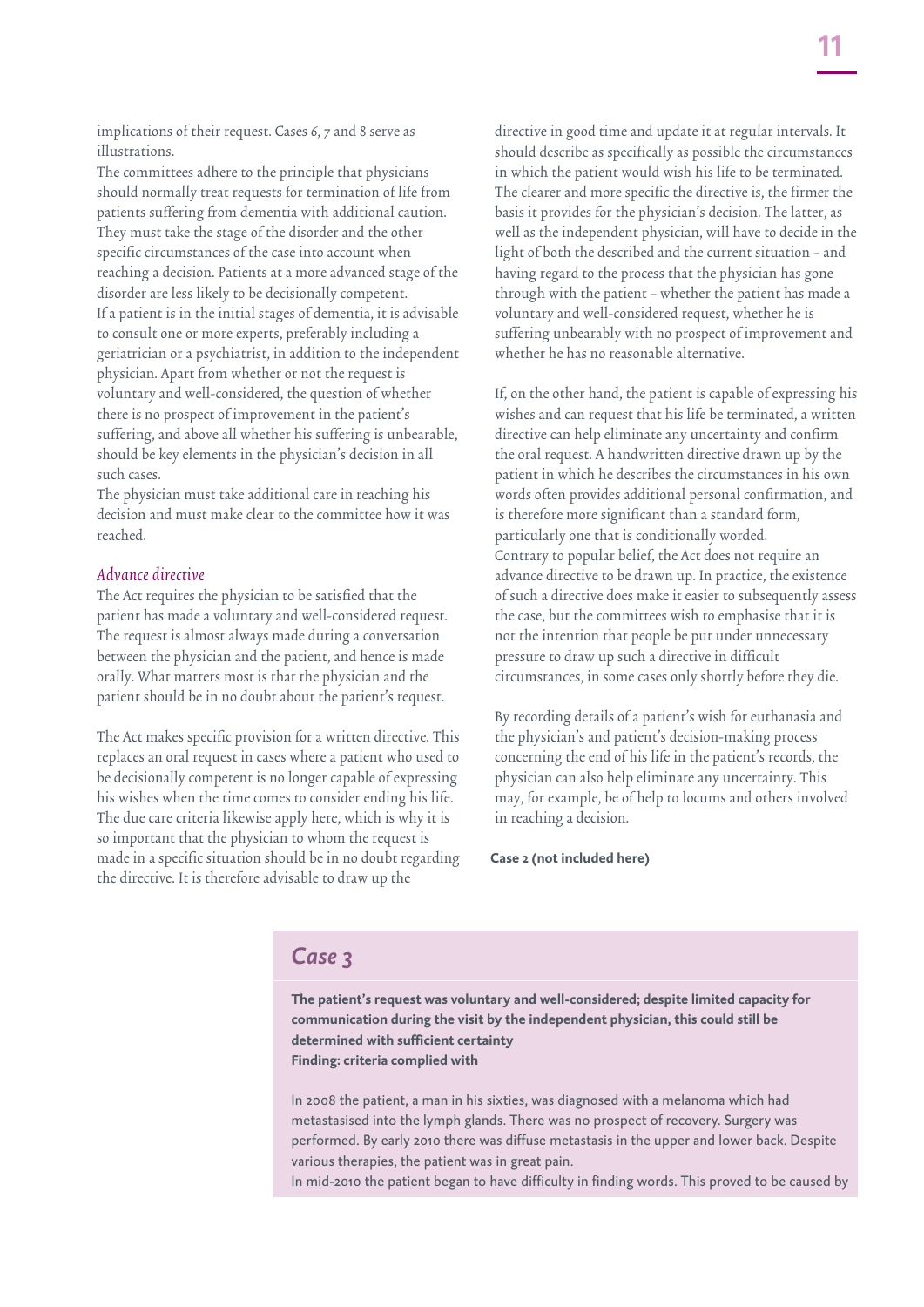metastases in the brain. He then began to have epileptic seizures, for which he was treated with dexamethasone and Depakine.

Towards the end the patient deteriorated very rapidly. He had headaches, and became bedridden, incontinent and dependent as a result of repeated seizures. One day before he died he was given Dormicum to make him less restless, but even in his sleep he had epileptic attacks.

The patient's unbearable suffering was caused by pain and seizures, plus the fact that he was now barely able to communicate. Confinement to bed, dependency and loss of dignity contributed to a state of suffering with no prospect of improvement.

Apart from the measures already taken, there were no other ways to alleviate the suffering. The documents make clear that the physician gave the patient sufficient information about his situation and prognosis.

After being diagnosed with diffuse metastasis, the patient had discussed euthanasia with the physician in general terms. Three days before he died he specifically requested euthanasia, and he repeated the request several times. Towards the end he could still indicate that he wanted euthanasia, but he was no longer able to substantiate his request.

There was a recent advance directive in which the patient had indicated which situation would mean unbearable suffering to him. According to the attending physician there was no pressure on the patient from those around him, and he was aware of the implications of his request and his physical situation.

An independent specialist, who was also a SCEN physician, was consulted as an independent physician. He saw the patient on the day of the euthanasia procedure, after being informed about him by the attending physician and examining the medical records. According to his report, the patient was in bed and was sleeping.

The independent physician was able to shake the patient awake, but the only thing he could make out was that the patient wanted to die. The patient was no longer able to make anything else clear.

The patient was restless, and because he was rubbing his abdomen with his hand he seemed to be in pain. His wife and children said that he was now in a situation he had wanted to avoid: he was in great pain, with loss of dignity. His family said he was a very independent, strong man who, when his disease proved to have metastasised, had made quite clear that he wanted euthanasia in such circumstances.

The independent physician's summary was that the patient, in the terminal stage of a now untreatable melanoma, was in great pain and having numerous seizures. He had been treated with high doses of painkillers, antiepileptics and Dormicum. The independent physician was satisfied that, despite the patient's drowsiness, he was still suffering unbearably with no prospect of improvement. The patient could still indicate his wish for euthanasia, but could no longer substantiate it. The statements by the patient's wife and children, the physician's notes and the patient's advance directive made clear that the request was well-considered and voluntary. There were no realistic alternative ways to alleviate the suffering. The independent physician was satisfied that the due care criteria had been complied with.

The committee found that the physician had acted in accordance with the statutory due care criteria.

**Case 4 (not included here)**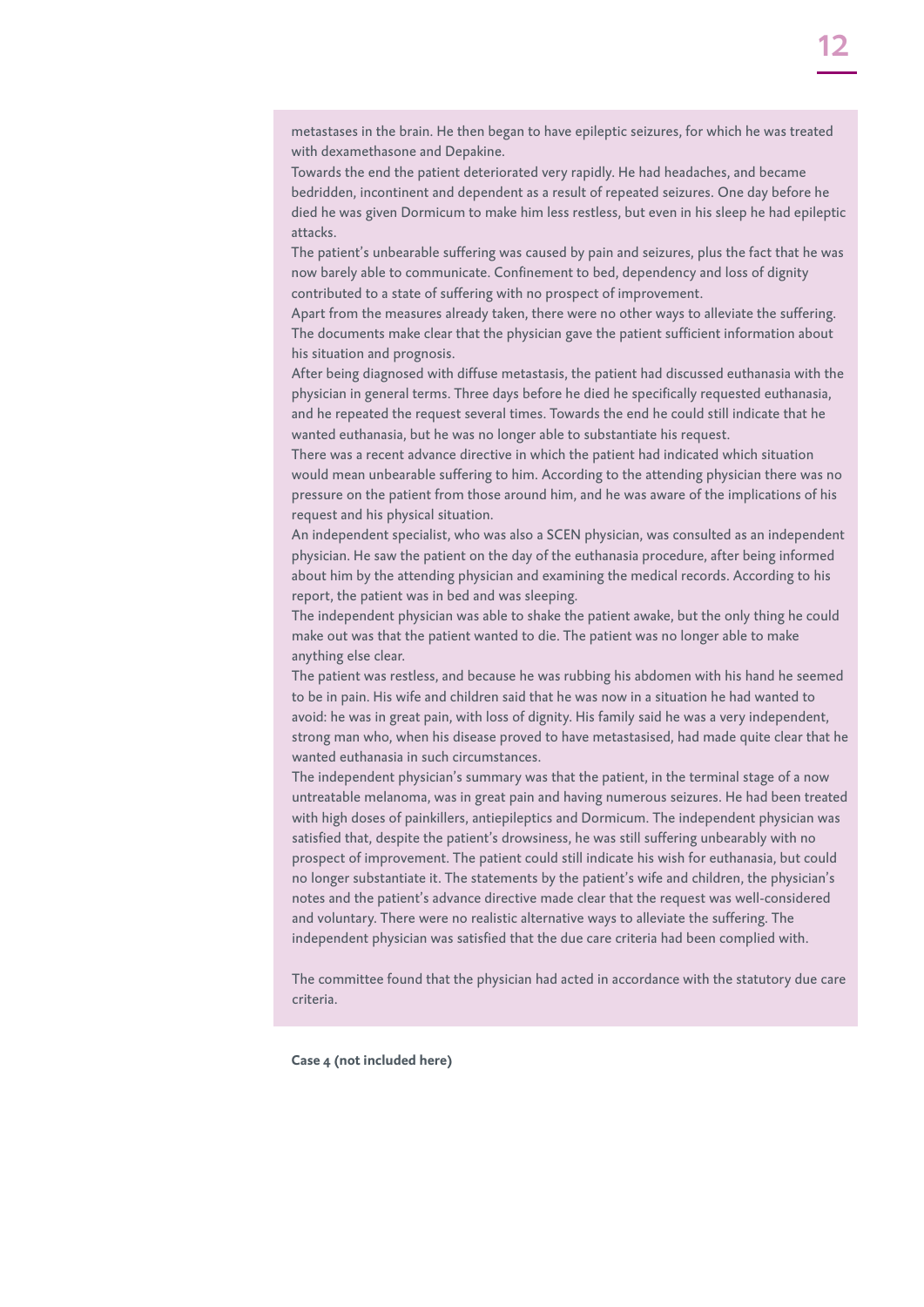#### Mental illness or disorder

In 2010 the committees received two notifications concerning patients whose unbearable suffering was due to a mental illness or disorder.

In these cases the physicians proved to have paid special attention to the question of whether the request was voluntary and well-considered and whether the patient's suffering was unbearable with no prospect of improvement (case 5 is included below as an example).

## *Case 5*

**A voluntary, well-considered request by a patient who was suffering unbearably with no prospect of improvement owing to a psychiatric condition (depression) Finding: criteria complied with**

More than four years before the patient died, $9$  she was diagnosed with vital depression. Her medical history reveals recurring episodes of depression, which were difficult to treat, from 1980 onwards. Apart from a period of several months, she was in hospital from 2005 until she died. Since her depression failed to respond to the various treatments, a psychiatrist working at a teaching hospital was asked for a second opinion. He examined the patient himself, and on his advice she was given treatment based on anti-depressant medication, assistance in finding ways to keep her mind occupied during the day, assistance in keeping her as independent as possible and use of physiotherapy to improve her mobility. Lack of energy and initiative, and despondency made it very difficult for her to cooperate with the treatment. She found it distressing, and seemed constantly unable to cope. When it became clear that this treatment was as unsuccessful as the rest, the medication was phased out and all further treatment terminated (in consultation with the psychiatrist). It was decided to prevent or treat the patient's physical symptoms as far as possible.

Her suffering was due to the fact that she perceived her inability to feel anything as distressing; she had lost touch with, and all sense of, her surroundings and life in general. The various treatments over the previous years had not helped. She had been suffering from therapy-resistant depression for years, and did not wish to continue living in what she perceived as a highly distressing way. The fact that there was no prospect of improvement in her situation, and her increasing physical deterioration, made her suffering unbearable to her. The physician found this palpable.

He had seen her cooperating as best she could with the treatment and continuing to hope that she would get better. He now could understand that after four years of treatment in which her condition, far from improving, had merely deteriorated, and with no way to alleviate her suffering, she did not want to continue living. Apart from the measures already taken there were no ways left to alleviate her suffering.

The documents show that the physician and the attending specialists, the general practitioner and the registrars gave the patient sufficient information about her situation and prognosis.

Some considerable time before she died she had repeatedly told the physician that she wanted to die, had repeatedly discussed the possibility of euthanasia with him and one of his colleagues, and on several occasions had asked him to perform the procedure.

The patent had drawn up an advance directive. According to the physician there was no pressure on the patient from those around her, and she was aware of the implications of her request and of her physical situation.

The physician consulted three independent fellow psychiatrists as independent physicians. The first saw the patient just over five weeks before she died. The second, who was also a SCEN physician, saw her just over four weeks before she died. The third, who was likewise a SCEN physician, saw her a week before she died. The physician informed the three

9 To prevent possible identification, the patient's age is not indicated.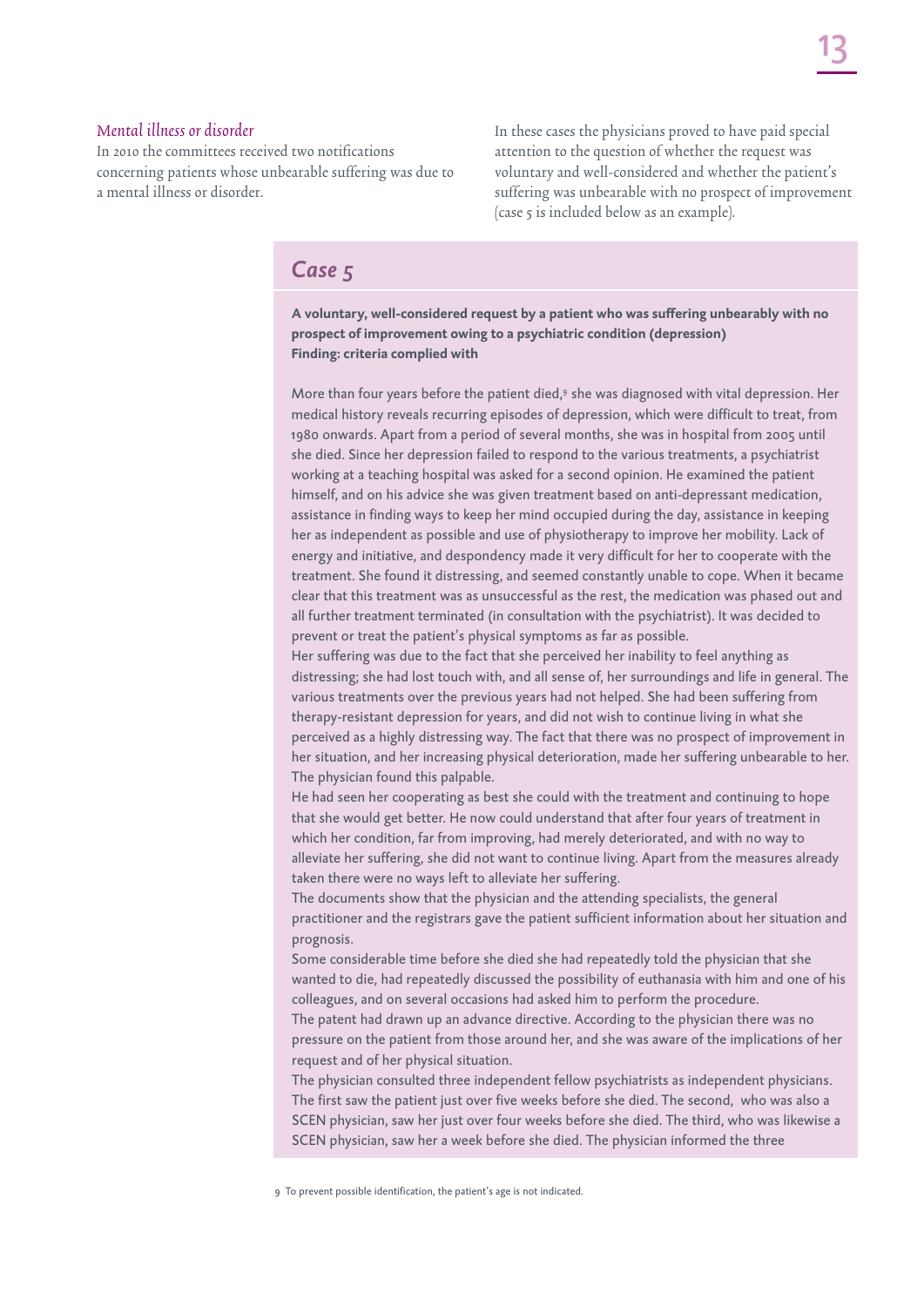independent physicians about the patient and let them examine her medical records. In their reports they confirmed her case history and described their visits to her. In their opinion her suffering was unbearable, with no prospect of improvement.

According to the first independent physician the patient had been informed about her situation and prognosis. There were no alternative ways to alleviate her suffering. The documents made clear that all the medically indicated biological treatments had been tried and that electroshock therapy was no longer indicated, since it had had no effect in the past. There had been careful consultation with the medical team, the previous attending psychiatrist, another independent psychiatrist who had been consulted on the subject of mood disorders, and the general practitioner.

The independent physician's report stated that the patient was in a wheelchair because she had difficulty in walking. Her appetite was poor, causing her to lose weight. She was sleeping badly. She was lucid, and the physician was able to communicate with her, and eventually to establish a degree of rapport. His first impression was that she was severely depressed. Her thinking was not abnormal, nor did she have serious cognitive problems. The physician was able to draw and keep her attention, and her observation was intact. Her mood was depressive, but not psychotic. She was emotionally unstable, crying all the time and constantly talking about how miserable she felt and how empty, hopeless and unbearable her life was. She had had enough of phasing in new medication and then phasing it out again. She no longer enjoyed anything, she had no energy or feelings left and she had not laughed for four years. She had considered suicide, but did not know how to go about it. She stated that she could no longer cope with reality, since she no longer felt part of it.

The committee's findings were as follows. On the question of whether the patient's request was voluntary and well-considered, the committee noted that she had wanted to die for a long time. Before her interview on admission to hospital seven months before she died, she had spoken at length to her relatives about her wish for euthanasia. Both she and her relatives assumed that this was not an option because she was mentally ill. When she indicated during the interview that she wanted to die, the physician informed her about the due care criteria in the Act. In the months that followed she repeatedly stated that she wanted to die. Once it became clear that the last treatment had failed, she was no longer willing to try further treatments, and she stated that she had had enough and wanted to die now. She was aware that there was no prospect of improvement in her situation and that things would only get worse. She no longer wanted to live in isolation from the people she loved. She expressly asked for help in dying. In an interview with another psychiatrist two months before she died, her wish to die was again quite clear. The physician stated that the patient was always able to talk about her situation in an appropriate, differentiated way, and that there was mutual contact. She was lucid, and the physician could draw her attention, but not always keep it. Her orientation to time, place and person was normal. She had minor memory disorders that were appropriate to her age and condition. Her judgment was not impaired, and she was well aware of her situation. She had a realistic picture of her disease. The physician was satisfied that her request was voluntary and well-considered. Insofar as this is relevant to an assessment of compliance with this due care criterion, the committee's findings regarding the three independent physicians were as follows. The first physician was satisfied that the patient's request was voluntary and well-considered. The second was satisfied that her request was voluntary and persistent. However, he felt that the patient's judgement was so strongly affected by her depressive symptoms that her request could not be regarded as well-considered. He based this opinion on her presentation, which was dominated by complaints about her symptoms. He felt that her thoughts went in one direction only, and that she was unable to consider the pros and cons of her request. After this visit by a second independent physician, the attending physician reviewed his assessment of whether the patient's request was well-considered and discussed this at length with a fellow psychiatrist. He was eventually satisfied that the patient was indeed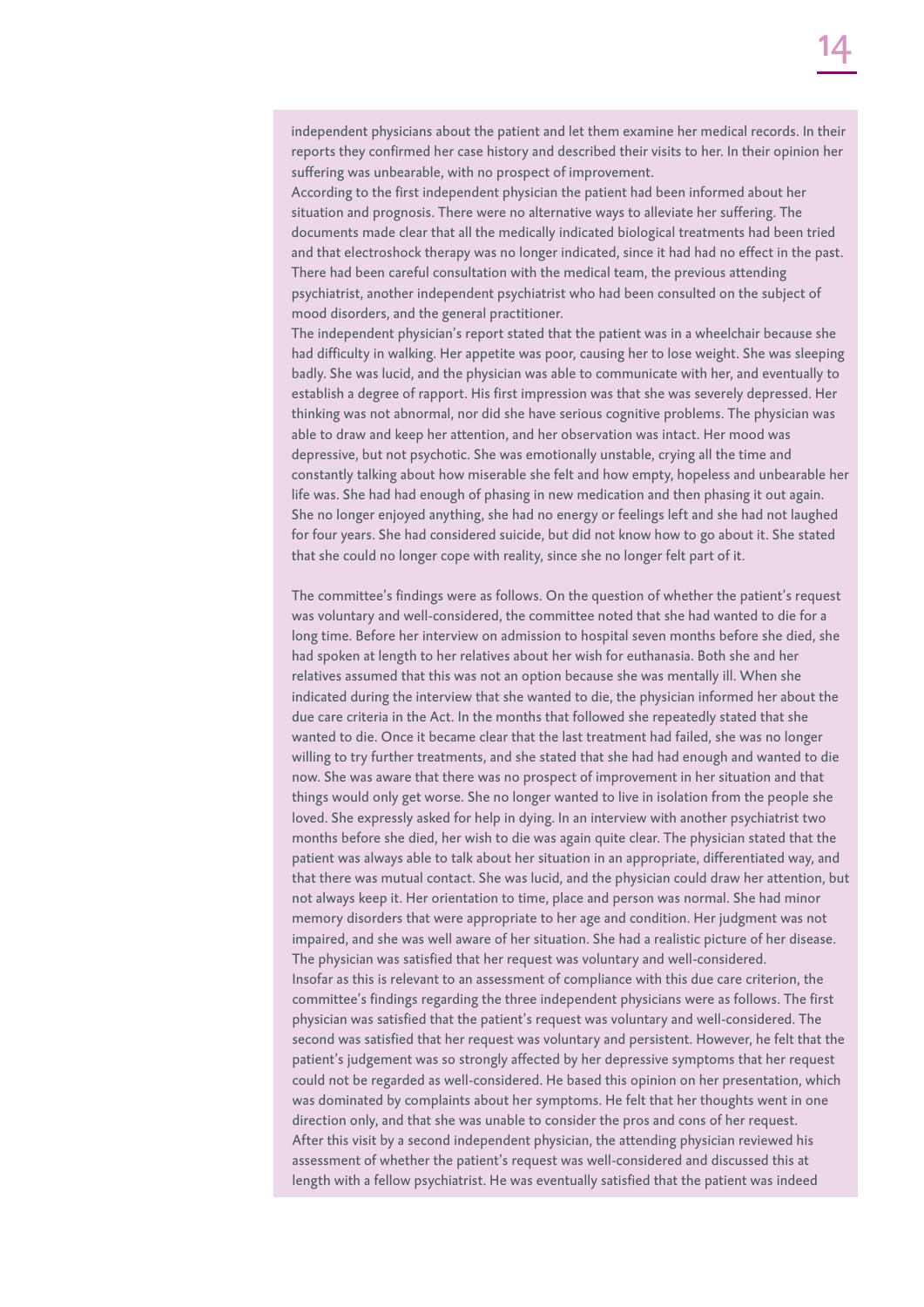capable of weighing things up; she had considered palliative care and sedation, only to refuse them, and she had had thoughts about suicide, but did not want to burden her relatives with them. Despite having wanted to die for a long time, she had made well-considered decisions to cooperate with each course of treatment. Only when it became clear to her that there were no realistic alternative treatments left did she begin to think of death as her only option. All these factors made the physician decide to consult a third independent physician. The third independent physician concluded that the patient had initially kept her request for euthanasia to herself for a long time, since she did not want to burden her relatives. She was very pleased that the physician had obtained so much advice about possible types of treatment. After it had become clear that the last treatment had failed, she had finally, after due deliberation and consideration, made her final request for euthanasia. She made it clear that this was entirely what she wanted, half-rising to indicate just how serious her request was. She was very well aware that, if the procedure was performed, it would be irreversible. The third independent physician was satisfied that the patient's request was well-considered. Some weeks before the patient died she had set out her wishes in a signed directive. On the question of whether the patient's request was well-considered, the committee noted that the physician was satisfied that the patient definitely wanted to die, that she had weighed up the options of living or dying and that she had a persistent wish to die. In the light of the above facts and circumstances, the committee found that the physician could be satisfied that the patient's request was voluntary and well-considered. On the question of whether (as confirmed by the three independent physicians) the patient's suffering was unbearable, with no prospect of improvement, the committee notes with regard to the patient's prospects of improvement that in the past four years she had not only undergone all possible medication treatment in accordance with the relevant guidelines but had also cooperated with further treatment; yet nothing had helped. The severity of her depression ruled out appropriate use of psychotherapy. A second opinion by an independent psychiatrist confirmed that there were no other realistic treatments left. The patient's depression had proved therapy-resistant. Nor had hospitalisation and living in sheltered accommodation made any difference to her situation.

Regarding the unbearable nature of the patient's suffering, the committee notes that the physician had been involved in her treatment for a period of time nearly four years before she died. After four years he was again involved in her treatment. This enabled him to assess the development in her attitude and approach to her situation. According to his report, the patient had said she found it very distressing not to be able to feel anything any longer; she had lost touch with her surroundings and life in general. She felt that she was no longer in her right mind, and she hated having so much difficulty in communicating with others. Looking back on her life with satisfaction did not give her enough consolation and support to want to carry on living. None of the treatments in the previous years had helped. The fact that there was no prospect of improvement in her situation, and the accompanying physical symptoms, added to the patient's suffering.

The committee concluded that the physician could be satisfied that the patient's suffering was unbearable, with no prospect of improvement. It therefore found that the physician had acted in accordance with the statutory due care criteria.

#### Dementia

Cases 6, 7 and 8 are examples of notifications concerning patients suffering from dementia. In these cases the physician proved to have paid special attention to the question of whether the request was voluntary and wellconsidered and whether the patient's suffering was unbearable with no prospect of improvement.

**Case 6 (not included here)**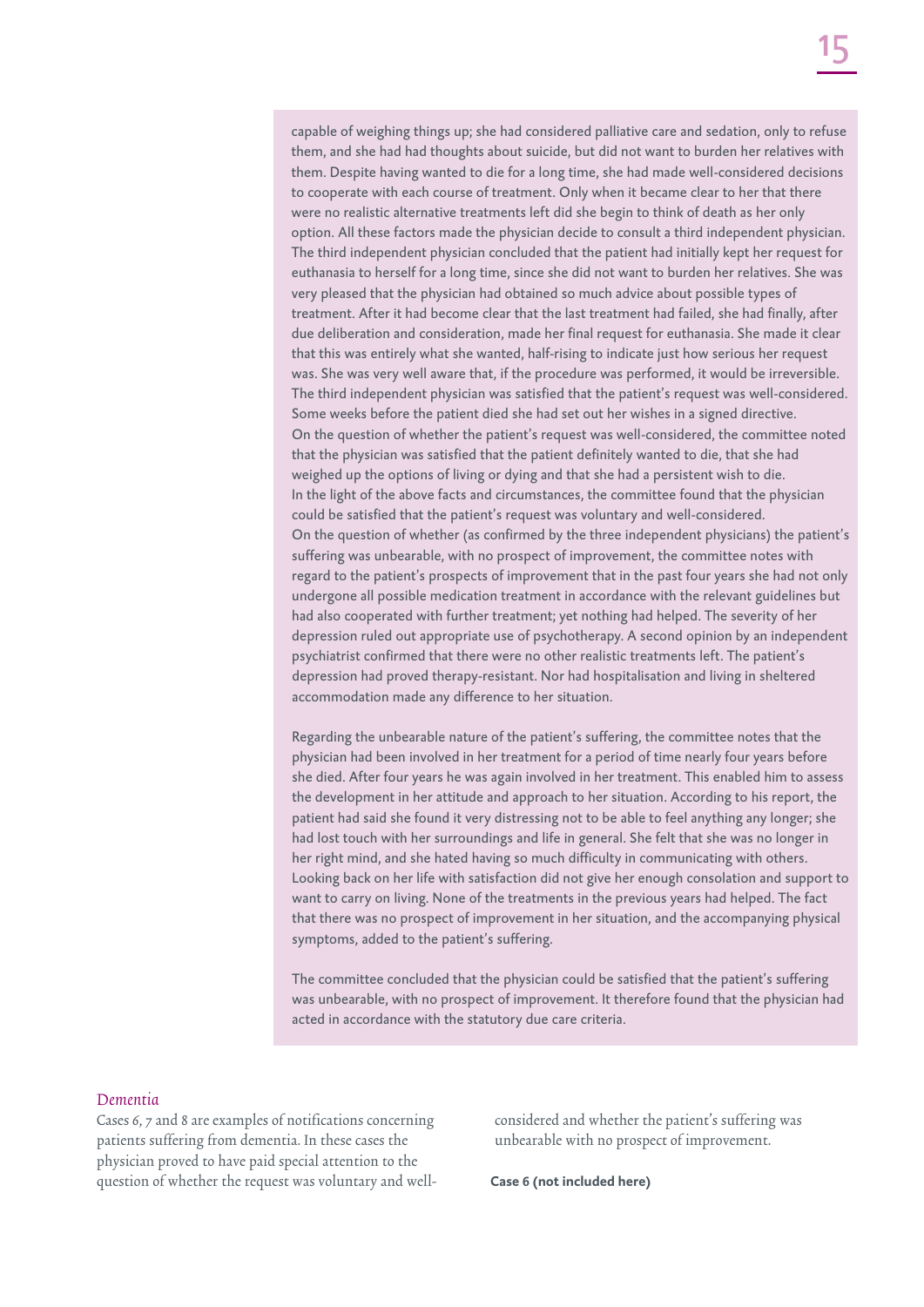## *Case 7*

#### **The physician could make it clear that he found an Alzheimer patient's suffering palpably unbearable**

#### **Finding: criteria complied with**

Since mid-2009 the patient, a woman in her eighties, had felt that she was becoming forgetful. She had to write things down in order to remember them, but soon after reading them she had forgotten them again. Watching television was also more and more difficult, as it was all getting too fast for her. In early 2010, at her own request, she was examined by a psychiatrist, who found her to be decisionally competent. She then underwent a neuropsychological examination to determine whether there was cognitive deterioration. Several functional disorders and general cognitive deterioration were found, and it was concluded that she was suffering from incipient dementia, possibly Alzheimer's disease. This was confirmed by a geriatrician who was consulted by the attending physician. The patient suffered from the future prospect of humiliation and loss of dignity. She was already losing her sense of time, and saying the same things twice. She realised she was already suffering from slight dementia, and was afraid of a further decline which, among other things, would lead her to become dependent and incontinent, and to lose her way. She was also afraid of being unable to request euthanasia because she was no longer decisionally competent. She wanted to die with dignity, while she 'still had all her faculties'.

The patient had experienced at close hand what Alzheimer's disease could be like. Her mother, sisters and brother had all had the disease in later life, and had eventually died in nursing homes. Whenever she had gone to visit them there, she had felt sad and helpless. The loss of dignity that accompanied the disease had made a deep impression on her. She had perceived the way in which people were looked after in nursing homes as degrading. By exercising her brain the patient had done what she could to prevent dementia. She did not want to experience undignified deterioration as a result of dementia, and had therefore signed an advance directive back in 1993. Her disease was incurable, and there was no prospect of improvement in her suffering. This was unbearable to her.

She had always told the physician that she wanted euthanasia if she developed dementia. Some six weeks before she died, when it was becoming increasingly clear that she was suffering from dementia, she asked the physician for euthanasia, and she repeated her request several times thereafter. In addition to the earlier advance directive, she had also signed a recent one. At the physician's request, one of her daughters had also written down the story she had told of her own life.

According to the physician there was no pressure on her from those around her, and she was aware of the implications of her request and her physical situation. This had been confirmed by a psychiatrist.

An independent specialist, who was also a SCEN physician, was consulted as an independent physician. He saw the patient just over a week before she died. According to his report she was lucid during the interview. She told him of her long-time fear of developing dementia and her experience with her relatives who had suffered from it. She felt disillusioned: she had developed the disease despite her efforts to keep abreast of things and exercise her brain. She was afraid of the future, since she knew exactly what was going to happen to her. Physically, too, she had deteriorated a great deal. Since she was unsteady on her feet, she could no longer walk her dog, and she was finding stairs more and more difficult. She was afraid of falling while going to the lavatory at night and not being able to alert anyone because she had forgotten to put her alarm on. She was still living alone, but her daughters took turns to stay with her because of her fear and panic at losing her sense of time. She was afraid of losing touch with reality before long and eventually being unable to request euthanasia because she was no longer decisionally competent. She did not want to experience the total humiliation and loss of dignity that the disease would eventually lead to.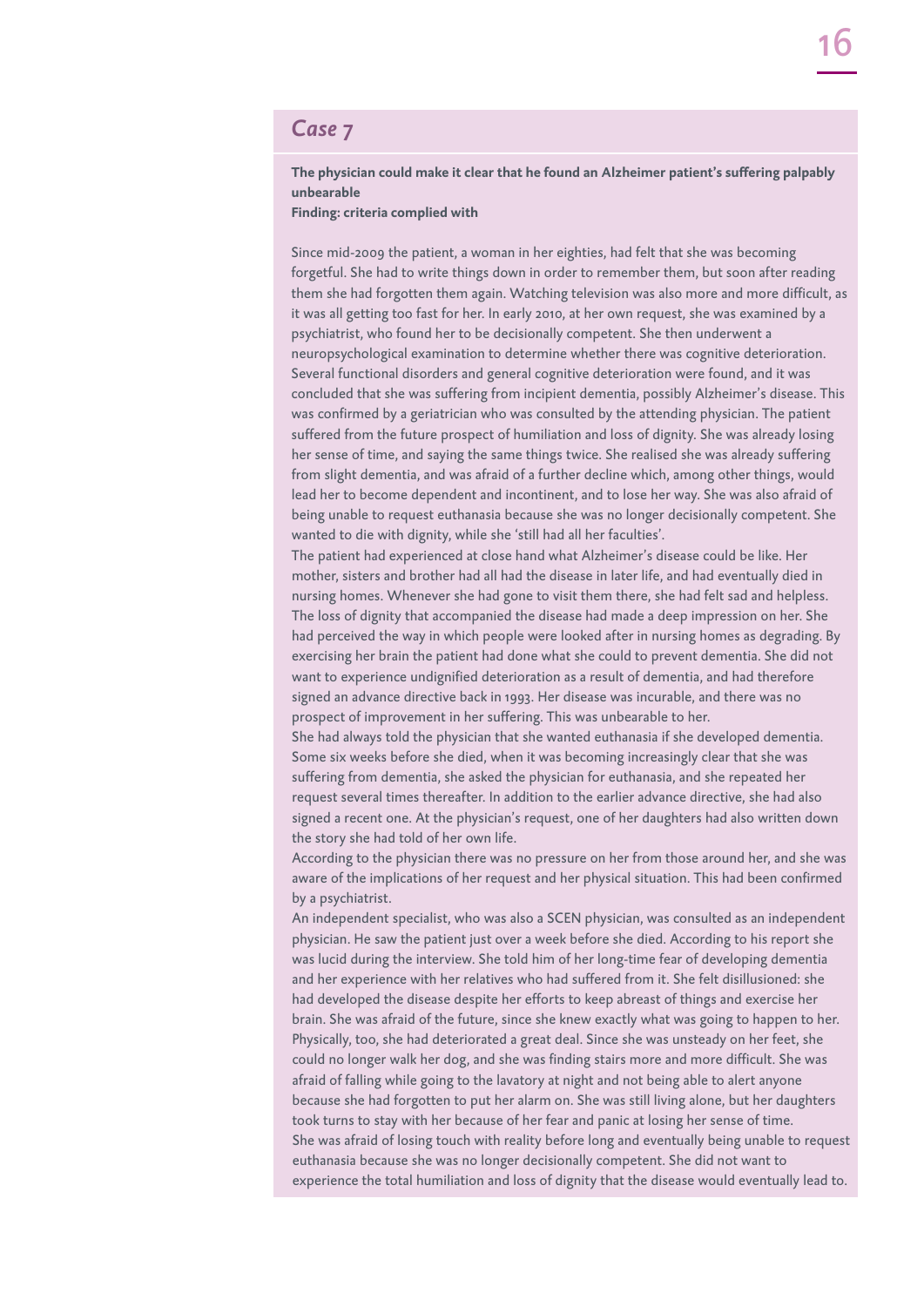The independent physician's report confirmed that the patient's suffering was unbearable with no prospect of improvement, and stated that her fear of the future was realistic. There were no alternative ways to alleviate her suffering.

The committee found that the physician could be satisfied that the patient's request was voluntary and well-considered, that her suffering was unbearable with no prospect of improvement, and that the physician had acted in accordance with the statutory due care criteria.

**Case 8 (not included here)**

### b Unbearable suffering with no prospect of improvement

#### **The physician must be satisfied that the patient's suffering is unbearable, with no prospect of improvement.**

There is no prospect of improvement if the disease or condition that is causing the patient's suffering is incurable and alleviation of the symptoms to such an extent that the suffering is no longer unbearable is also impossible. It is up to the physician to decide whether this is the case, in the light of the diagnosis and the prognosis. In answering the question of whether there is any realistic prospect of alleviating the symptoms, account must be taken both of the improvement that can be achieved by palliative care or other treatment and of the burden such care or treatment places on the patient. In this sense, 'no prospect of improvement' refers to the disease or condition and its symptoms, for which there are no realistic curative or palliative treatment options that may – from the patient's point of view – be considered reasonable. Patients also use equivalent terminology to indicate that the fact that there is no longer any prospect of improvement is unacceptable to them, and that they want their suffering to end. In that sense, this perception of the situation by the patient is part of what makes suffering unbearable.

It is harder to decide whether suffering is unbearable, for this is essentially an individual notion. Whether suffering is

unbearable is determined not only by the patient's current situation, but also by his perception of the future, his physical and mental stamina, and his own personality. What is still bearable to one patient may be unbearable to another.

Notifications often describe unbearable suffering in terms of physical symptoms such as pain, nausea and shortness of breath and feelings of exhaustion, increasing humiliation and dependence, and loss of dignity – all based on the patient's own statements. In practice, a combination of aspects of suffering almost always determines whether it is unbearable. The degree of suffering cannot be determined merely by looking at the symptoms themselves; it is ultimately a matter of what they mean to the patient, in the context of his life history and values.

The physician must find the patient's suffering to be palpably unbearable. The question here is not whether people in general or the physician himself would find suffering such as the patient's unbearable, but whether it is unbearable to this specific patient. The physician must therefore be able to empathise not only with the patient's situation, but also with the patient's point of view.

A crucial factor when the committees make their assessments is whether the physician is able to make it clear that he found the patient's suffering to be palpably unbearable.

**Case 9 (not included here)**

#### *Case 10*

**The patient, who was in a coma, could no longer express the unbearable nature of his suffering. In the case of a reversible coma induced by medication, it is inhuman to wake the patient simply so that he can state that he is again, or still, suffering unbearably Finding: criteria complied with**

In autumn 2008 the patient, a man in his eighties, was diagnosed with a progressive, untreatable brain condition. He was gradually losing a number of functions. By spring 2010 there was a risk of laryngeal paralysis. The condition was incurable.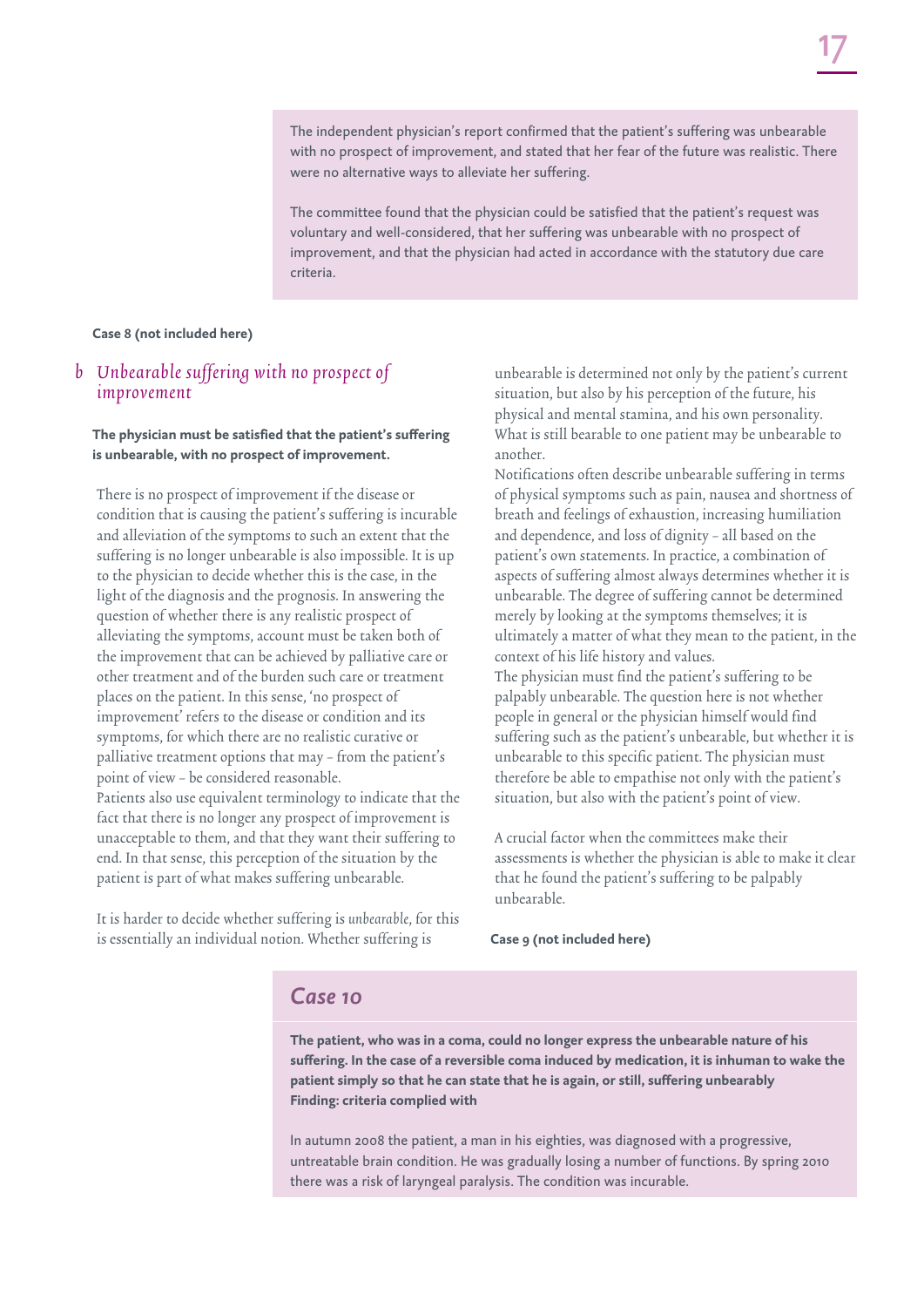The patient was suffering as a result of his progressive loss of function, which among other things caused him problems with his memory, speech and ability to swallow. He was also suffering from the knowledge that he could suffocate and that there was no prospect of improvement in his situation. The patient, who had always been in control of his life, was suffering from his physical loss of dignity, his total dependence, his loss of control and the hopelessness of his situation. This suffering, which could no longer be alleviated, was unbearable to him. He did not want palliative sedation, but clearly preferred euthanasia. Just over two months before he died, he had asked the physician for euthanasia, and he had repeated this request several weeks before he died. Two days before he died, in the presence of his family, he had specifically asked the duty physicians from the out-of-hours service to perform euthanasia. There was an advance directive in which he said he wanted euthanasia if he was suffering unbearably with no prospect of improvement, if he was in a state that allowed no prospect of returning to what he considered a dignified way of living or if he was suffering extreme loss of dignity.

18

Two days before he died his condition deteriorated dramatically, causing severe pain and extreme shortness of breath. Since the physician could not be reached, the physicians on weekend duty administered morphine and Dormicum subcutaneously. This stabilised the patient's condition, but he was no longer able to communicate.

The general practitioner (who was also a SCEN physician) who was consulted as an independent physician saw the patient on the day that he died, after consulting the attending physician and examining the medical records. The independent physician confirmed the patient's history and the diagnosis of a condition that could not be treated with medication. According to his report he found the patient in bed. A morphine pump had been put in place and Dormicum was being administered every four hours. Owing to the medication he could not be fully woken and was unable to communicate clearly. The interview took place with his wife and children. Since no SCEN physician had been available during the weekend, it had not been possible to start the euthanasia procedure.

The independent physician's report confirmed that, given the disease he was suffering from, the patient's life was meaningless and hopeless. The independent physician felt that the patient was not suffering unbearably at the time of his visit, since he was being kept in a coma by medication. In effect this was palliative sedation. Although as a result of the sudden dramatic deterioration in his condition at this point the patient was no longer able to express his wishes, he was known to have stated that he wanted euthanasia on many previous occasions. Two days earlier he had expressed this wish several times to the duty physicians. There was an advance directive. The patient's request had been voluntary and wellconsidered. The independent physician concluded that euthanasia could be performed, or else that palliative sedation could be continued.

The committee found that the physician could be satisfied that the patient's request was voluntary and well-considered and that he was suffering unbearably with no prospect of improvement. The fact that he was suffering unbearably was apparent from the documents, and was confirmed by the need to administer so much morphine and Dormicum that, in effect, palliative sedation was being applied. The committee was able to determine this from the written documents supplied by the physician, including his report and his records concerning the weekend before the patient died; this information was confirmed by the independent physician's report. The patient was being given so much morphine and Dormicum for his acute, extreme shortness of breath that he could not be fully woken. It is deemed inhuman to wake a patient from medically indicated sedation (a reversible coma) in order to determine whether he perceives his suffering to be unbearable. The committee found that the physician had acted in accordance with the due care criteria.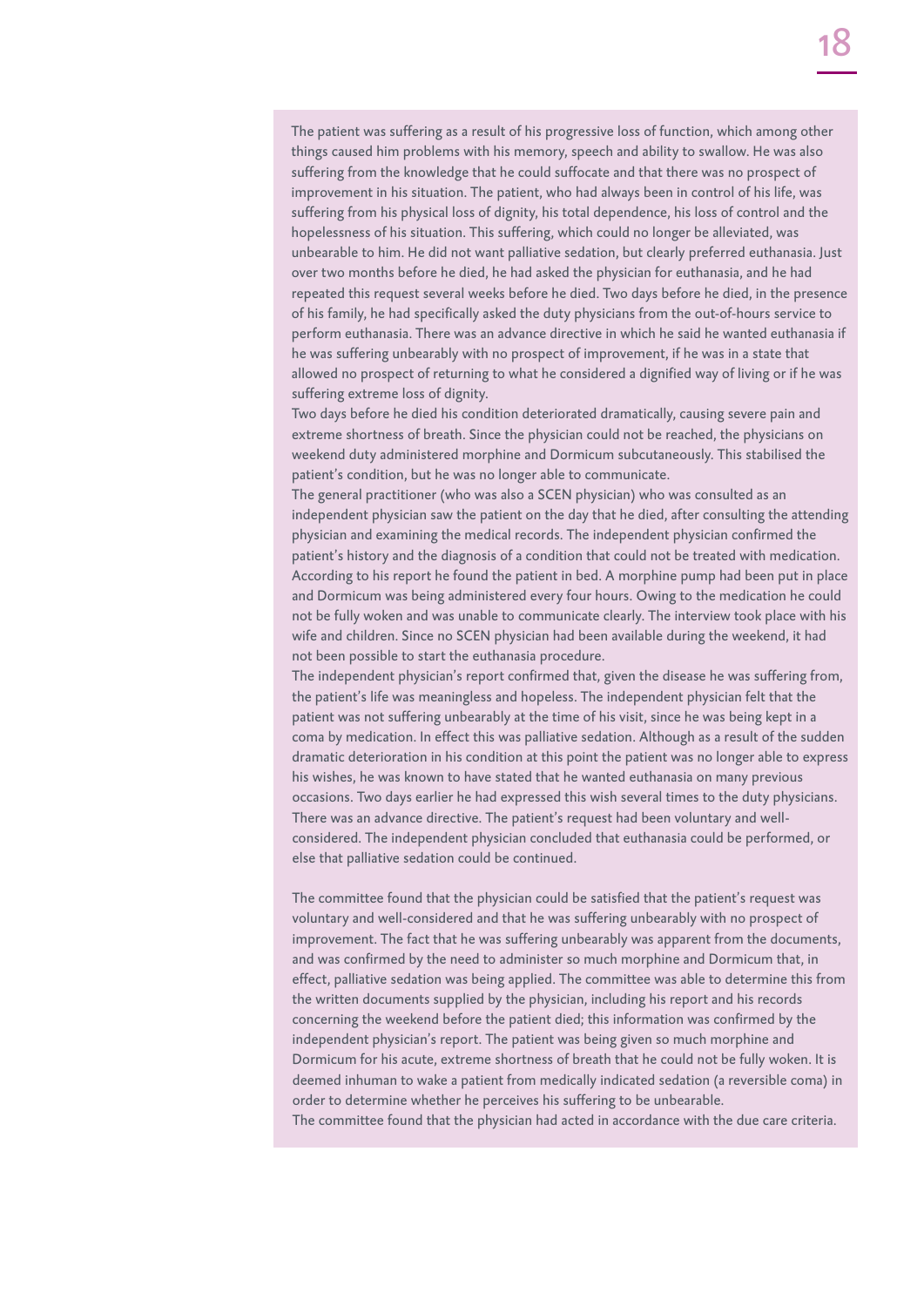## *Case 11*

#### **Unbearable suffering due to macular degeneration Finding: criteria complied with**

The patient, a woman in her eighties, could no longer do the things that made life worthwhile to her. She lived on her own. She had always enjoyed intellectual challenges in her life, she used the computer and email and she liked reading, philosophising, debating, politics, art and so on. She had always been very independent and had considered this her greatest asset. Physically, however, she was deteriorating. In recent years her vision had got worse owing to macular degeneration, she suffered from dizziness, her hearing was poor and she sometimes had faecal incontinence. At first she had tried to find all kinds of ways to cope with her limitations, but these had not proved sufficient for her to perceive her life as worthwhile. She felt trapped in her deteriorating body. Her present situation was due to her advancing age, and little or nothing could be done about it. She felt her life had lost all meaning. However, her mind was still active, and she thirsted for information. The possibility of withholding food and fluids had been discussed, but this would involve a period of dependence. The patient considered this the most dreadful thing that could happen to her, and she rejected this alternative. She considered it a blessing that she could end her life with the help of euthanasia and would not have to become dependent. The unbearable nature of her suffering was due to her loss of the ability to live a meaningful life, her loss of contact with the outside world and the prospect of dependence, which she saw as the worst possible fate. Given her philosophy of life, the physician found her suffering palpably unbearable. The patient was also suffering from the fact that there was no prospect of improvement in her situation.

Apart from the palliative measures that had already been taken, there were no alternative ways to alleviate her suffering. The documents make clear that the physician and the specialists gave her sufficient information about her situation and prognosis.

When the patient came to the physician's surgery in 2007 she discussed euthanasia with him in general terms. They had several conversations about it thereafter. From late 2009 onwards her request for euthanasia, which she repeated on a number of subsequent occasions, became more and more specific. There was a recent advance directive.

Four months before the euthanasia procedure was performed, the patient was seen by a psychiatrist (at the physician's request) to determine whether she was suffering from depression or another form of mental illness that might have given rise to her wish for euthanasia, and whether she was decisionally competent.

The psychiatrist, the first independent physician to be consulted, noted that despite the patient's poor hearing he was able to interview her successfully. She was lucid and was well oriented to time, place and person. The interview did not reveal any memory problems. The patient was coherent and responded appropriately to questions. She was able to explain why her disabilities (deafness, impaired vision and dizziness) prevented her from living her life as she had always done.

The first independent physician found that the patient was not suffering from depression or any other mental illness. He considered her fully decisionally competent regarding her wish for euthanasia, which he found palpable.

The second independent physician consulted by the attending physician was an independent general practitioner, who was also a SCEN physician. He first saw the patient nine weeks before the euthanasia procedure was performed.

The woman he saw was thin, tough-minded and sharp-witted. She told him of the rich and satisfying life she had had, and the spiritual and intellectual impoverishment she was now experiencing. There was so much more she might still have wanted, but her impaired vision and her deafness made this almost impossible. She was able to make quite clear that her disabilities prevented her from making something of her life as she would have wanted to do.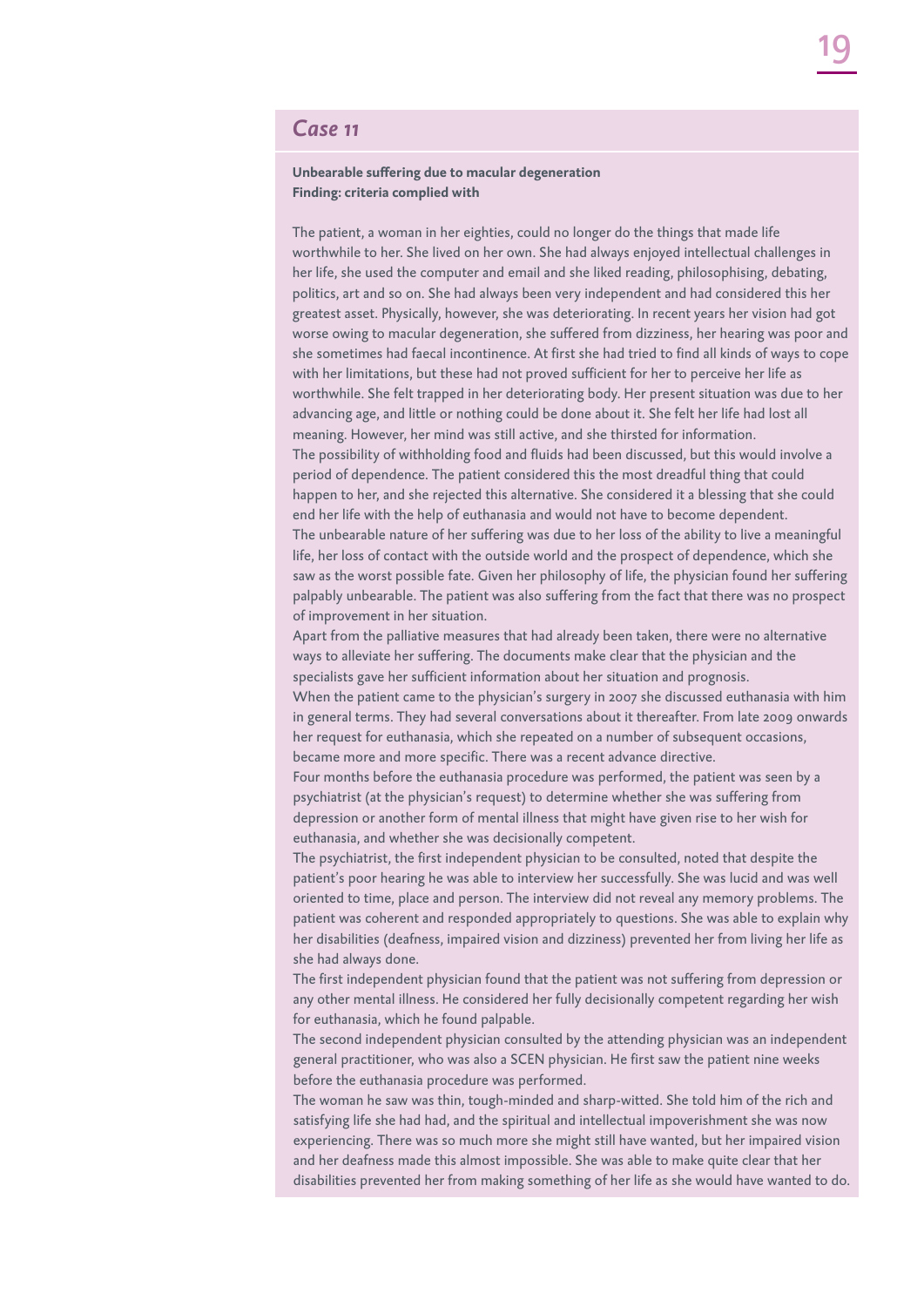She used hearing aids and a magnifying glass and had always tried to find ways of alleviating her suffering, but in vain.

According to the second independent physician's report, the patient wanted to end her life (or have it ended) because she was suffering from being alive. She was an intelligent woman with broad interests. However, her disabilities prevented her from doing the things that made life worthwhile to her. She felt lonely, and could no longer find anything to help her get through the day. She felt trapped within herself, and perceived her situation as hopeless and without any meaning.

Once every two weeks she was visited by people she could talk to, which she greatly enjoyed, but apart from that she felt she no longer had any quality of life. She had been a member of Right to Die-NL for nearly thirty years, and two years earlier, when her vision had become very poor, she had expressed her wish for euthanasia. Since autumn 2009 she had specifically indicated that she wanted euthanasia as of now. The second independent physician concluded that she was suffering from being alive. She felt her life was over, and had lost all meaning. She perceived the suffering caused by her disabilities and deterioration as unbearable, with no prospect of improvement, and the independent physician found this palpable. She had expressed her wish consistently and voluntarily. The second independent physician was satisfied that the due care criteria had been complied with. Five days before the euthanasia procedure was performed, the second independent physician saw the patient again. The patient, who had been waiting for a granddaughter to return from abroad, still indicated with total conviction that she wanted euthanasia. The independent physician remained of the opinion that the due care criteria had been complied

with.

The committee invited the attending physician for an oral interview, in particular to ascertain whether the patient's suffering was unbearable with no prospect of improvement, and what the cause of this was. He said that he had known the patient for some considerable time, ever since he had started in the practice.

On receiving the letter from the review committee he had reread the records, and with hindsight it had occurred to him that it might not have been such a good idea to say so explicitly that the patient was 'finished with life'. The independent physician had used this expression in his report, and the attending physician had felt it was a good description. However, such terminology is inapplicable to the patient in the sense of 'tired of life'. The attending physician stated that he meant the patient's suffering was due to her physical deterioration and the resulting dependence. But for these factors, she would have been happy to stay alive. That was how the term 'finished with life' should be interpreted. The patient was a highly intelligent woman who only considered her life meaningful if she could function intellectually. Particularly as a result of her macular degeneration, however, she found it increasingly difficult to read, watch television and do all kinds of everyday things. This created dangerous situations, for instance when crossing roads, dealing with gas appliances and so on.

At first the physician found it hard to determine that the patient's suffering was unbearable. He had hesitated for a long time before granting her request for euthanasia, and had also spoken to her daughters. When she had made her first specific request, he had initially been cautious and had told her he would probably be unable to grant it. One day she had also said that she would commit suicide if her request for euthanasia was turned down. The physician was sure that she would do so, and that she would make detailed arrangements for it. However, she only discussed this intention with the physician at a very late stage, but he did not feel that this was being used to pressure him into performing euthanasia. What it meant to the physician was that the patient's suffering was unbearable. However, when the patient mentioned suicide, he called in a psychiatrist to determine whether she was decisionally competent. Her increasing dependence was an unbearable threat to her. Alternative forms of treatment such as home adaptations, use of audio books and so on were discussed at length.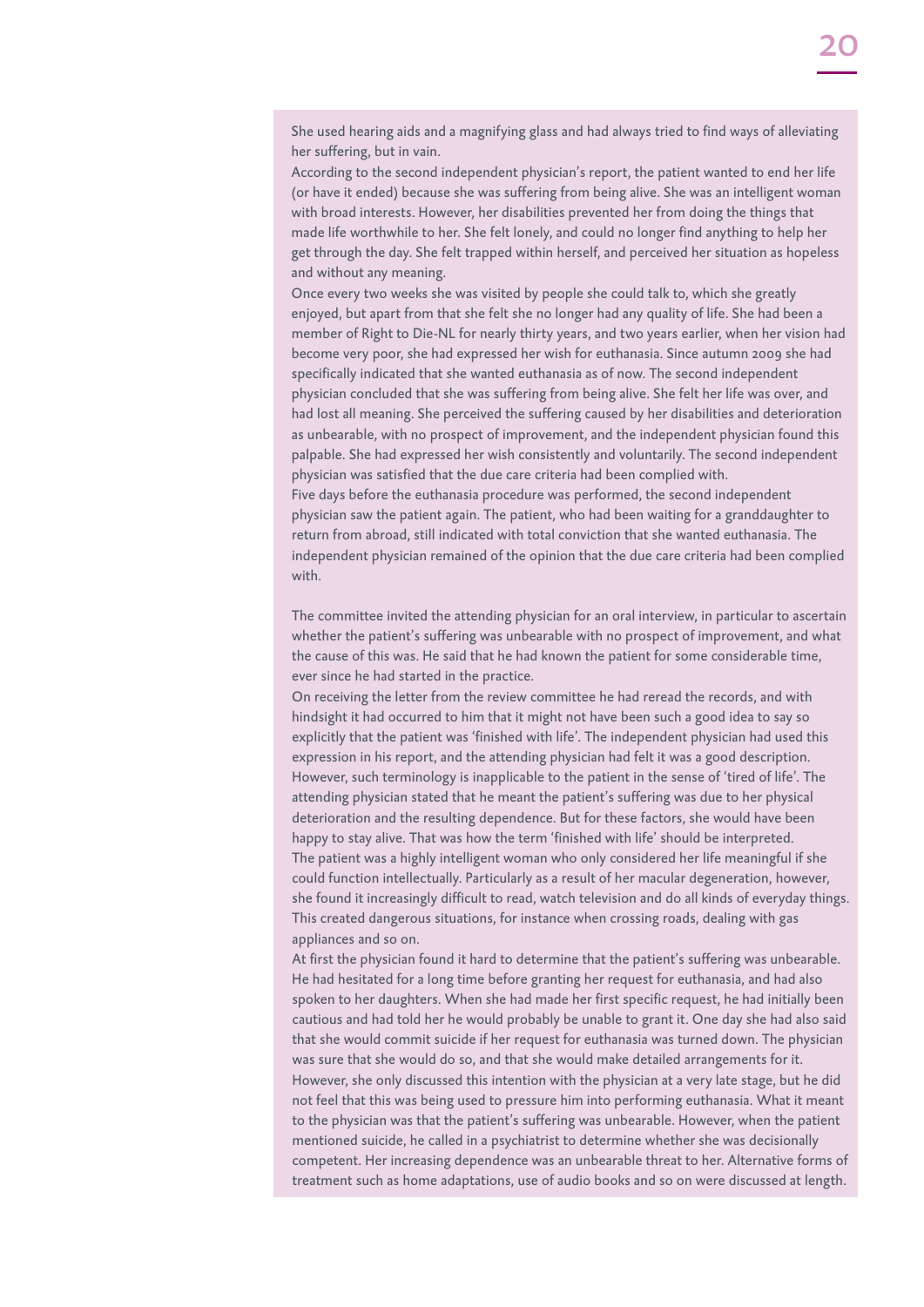The patient had made use of audio books and a magnifying glass. Alternatives were discussed with her daughters, one of whom wanted her mother to move in with her. However, the patient's independence was very important to her. She was not yet entirely dependent, but dangerous situations were starting to arise – in fact, she already required a certain amount of supervision. However, the mere idea of home care was a nightmare as far as the patient was concerned, and she refused to countenance alternatives that would cause her to lose her independence.

In addition to blindness due to macular degeneration, the patient suffered from faecal incontinence and pruritus. No further diagnosis of these symptoms was made, since it would make no difference to the patient's attitude. She would only want to carry on living if her blindness could be cured. Unfortunately her eye disorder was unstable, and her vision had deteriorated so severely within a short period of time that she could no longer even read large print. She did not find audio books sufficiently satisfying.

As far as the physician was concerned, the macular degeneration, the medical problem, was the reason why he wanted to grant the patient's request.

At first he had not been able to empathise with her request, but the longer and more often he saw her the more he was convinced that her suffering was unbearable. Her intelligence was such that she was perfectly capable of expressing what she wanted, and she knew how to get her own way. The physician was well aware of this and had therefore been particularly cautious; that is why it took him longer to be convinced that her suffering was unbearable. The unbearable nature of her suffering was also increasingly apparent to her daughters, especially when out walking with her; she stumbled frequently, and could not cross the road by herself. The misery she was feeling was written all over her face. What the physician was seeing was not just injured pride.

The independent physician had seen the patient twice, because several weeks elapsed between his first visit and the euthanasia procedure. The attending physician stated that the independent physician had noted on both occasions that the patient perceived her suffering as unbearable with no prospect of improvement, and that the independent physician found this palpable.

The patient's mother had died in a nursing home (after an illness and a failed attempt to end her life) and the patient had always said she did not want the same thing to happen to her; she had been a member of Right to Die-NL for years. She had also regularly discussed the matter with the physician for many years. The physician was convinced that euthanasia was in keeping with her outlook on life.

The committee wondered whether the physician could be satisfied not only that the patient's suffering was unbearable with no prospect of improvement, but also that it was mainly due to a disease or medical condition. Partly in view of his written and oral statements and the independent physician's report, the committee considered at length whether this was a 'finished with life' situation. As the preparatory work on the Act makes clear, the expression 'finished with life' refers to the situation of people who, often at an advanced age and without it having been established by the medical profession that they have an untreatable disease or disorder that is accompanied by great suffering, have come to the conclusion that the value of their lives to them has decreased to the point where they would rather die than carry on living. 'The patient's situation must be definable as suffering from the point of view of medical ethics. It must therefore include a medical dimension [...] Suffering arising in a non-medical context should not be assessed by physicians, for it lies beyond the medical field.'

The committee must therefore decide whether the patient's suffering was caused by a medically recognised condition. In this connection it notes that, under the existing due care criteria, suffering that is unbearable with no prospect of improvement must be largely due to a medically recognised condition. However, there is no requirement that this should be a serious condition.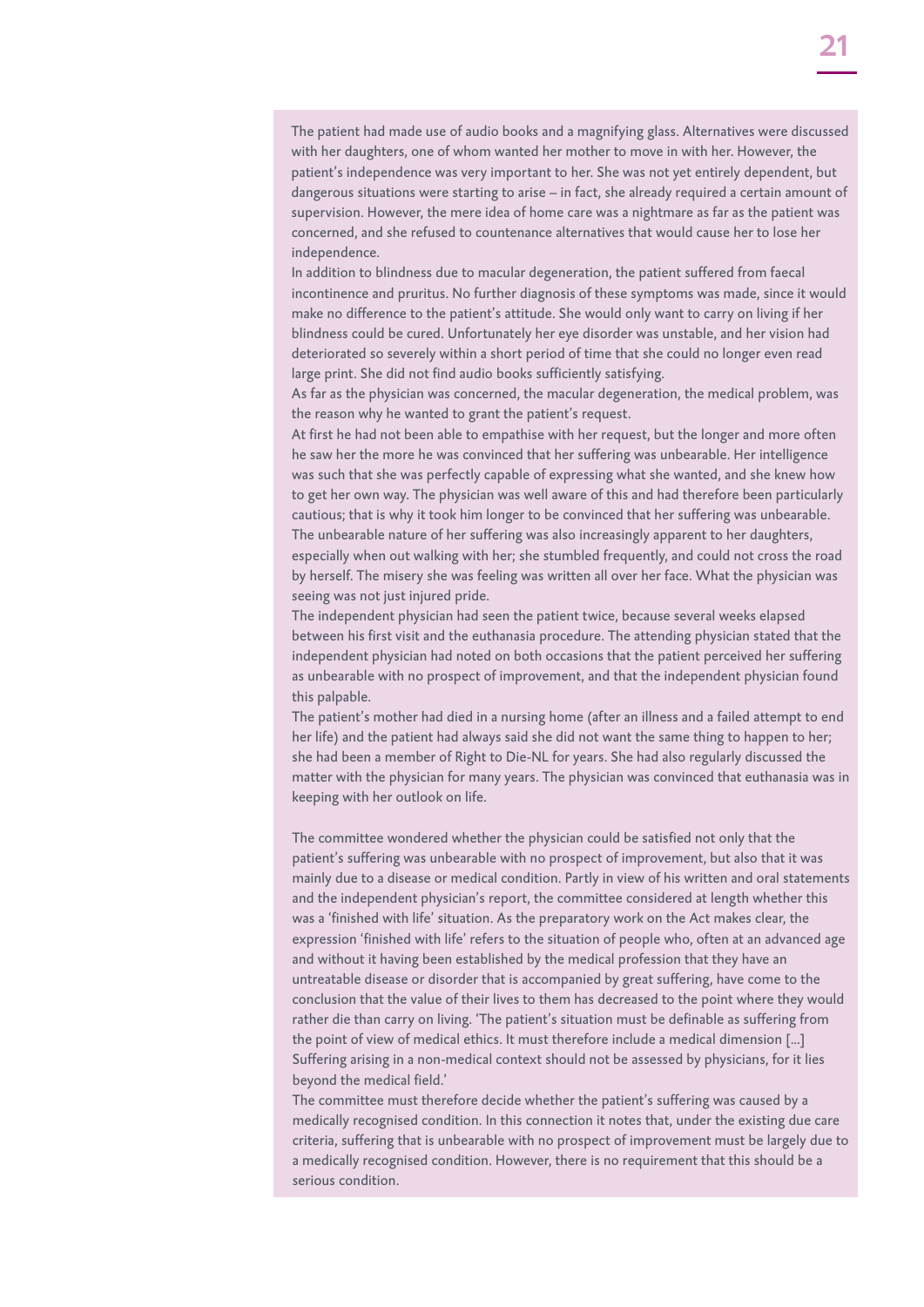The patient's suffering was largely due to her near-blindness, which had resulted from macular degeneration. She was a highly intelligent woman who only considered her life meaningful if she could function intellectually. Especially as a result of her macular degeneration, however, she found it increasingly difficult to read, watch television and do all kinds of everyday things. She could no longer live her life in a way that was meaningful to her. What particularly upset her was the fact that because of her blindness she was becoming more and more dependent. She therefore rejected proposals to help her carry on living, such as daily nursing and other help, moving in with one of her daughters and so on. Her hearing was also deteriorating, she had occasional faecal incontinence and she suffered from dizziness. The committee was of the opinion that these symptoms were part of what made her perceive her suffering as unbearable.

The committee noted that macular degeneration is a medically recognised condition. There is no effective treatment for it, or any prospect of improvement. What this means is that this case is not a 'finished with life' situation as defined above, and that the physician's actions lay within the medical field.

The patient said her suffering had become so unbearable that she wanted euthanasia. In this connection the committee noted that there was also a substantial degree of existential suffering due to the situation the patient now found herself in. Given her advanced age, life history and character, this combination of factors resulted in suffering that was unbearable to her. The committee also noted […] that it can only assess the reasonableness of the physician's conclusion in this respect. The committee found that the physician could be satisfied that the patient was suffering unbearably with no prospect of improvement. The committee observed that this patient's autonomy and life history had played an important part in the physician's decision. Given the patient's advanced age and attitude to life, the committee could understand her refusal of alternatives such as learning Braille or admission to a nursing home. The committee therefore found that the physician and the patient could together conclude that there were no reasonable alternative ways left to alleviate her suffering.

The committee found that the physician acted in accordance with the statutory due care criteria.

#### **Case 12 (not included here)**

#### Unbearable suffering with no prospect of improvement in special cases

#### Dementia

As already indicated in the section on voluntary and wellconsidered requests, requests for euthanasia made by patients suffering from dementia should normally be treated with great caution. The question of decisional competence has already been discussed.

Another key issue is whether dementia patients can be said to be suffering unbearably. What makes their suffering unbearable is often their perception of the deterioration in their personality, functions and skills that is already taking place, coupled with the realisation that this will get worse and worse and will eventually lead to utter dependence and total loss of self. Being aware of their disease and its

consequences may cause patients great and immediate suffering. In that sense, 'fear of future suffering' is a realistic assessment of the prospect of further deterioration. Here again, the specific circumstances of the case will determine whether the physician feels the patient's suffering to be palpably unbearable. (Cases 6, 7 and 8 serve as examples.)

#### Mental illness or disorder

The fact that a wish for euthanasia or assisted suicide expressed by a patient suffering from a mental illness or disorder generally requires the physician to be especially cautious has already been discussed in this report. Apart from the question of decisional competence – whether the patient can be deemed capable of making a voluntary, wellconsidered request – a key question is whether his suffering is unbearable, with no prospect of improvement; the question of whether there is no prospect of improvement in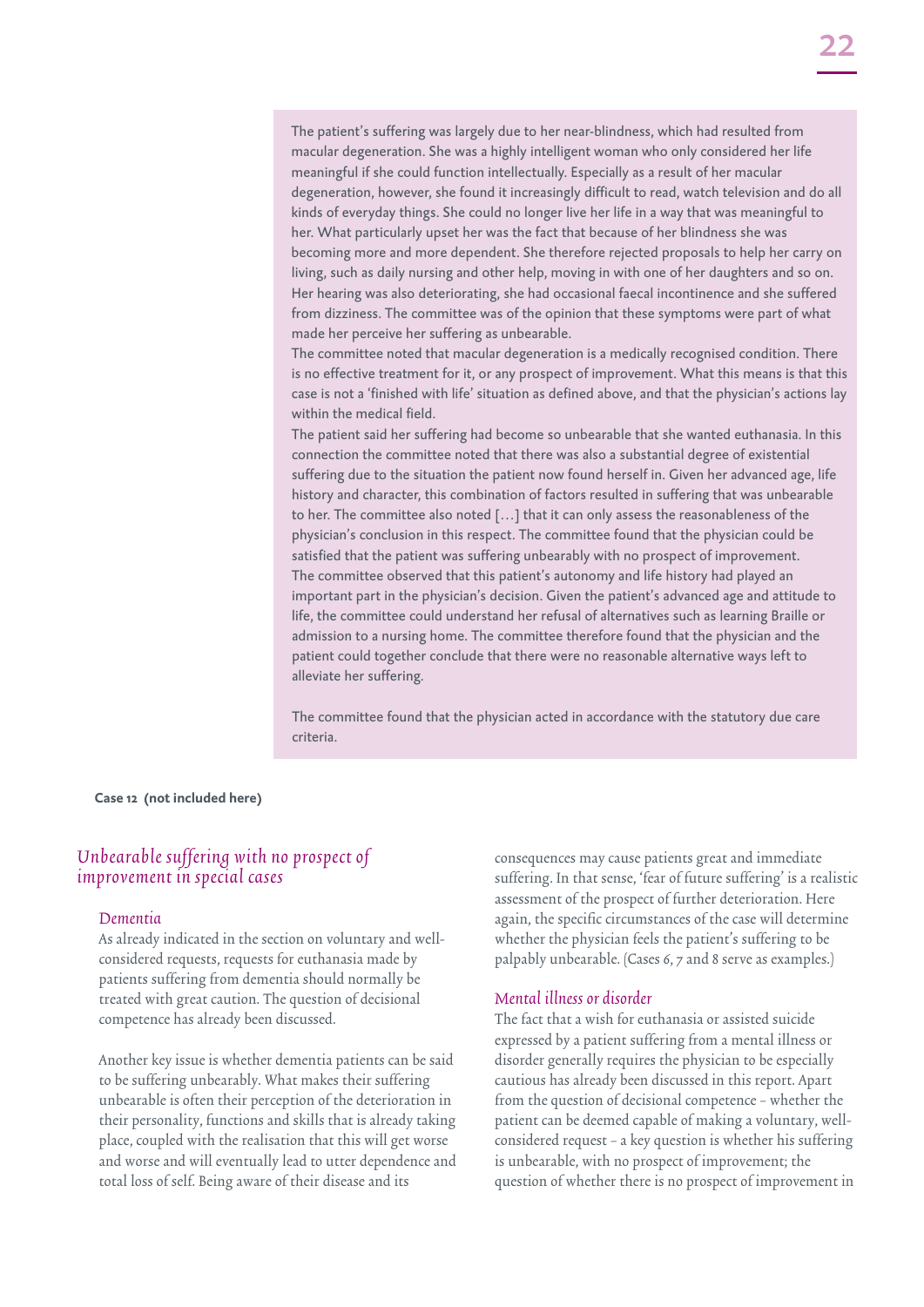the suffering that the patient perceives as unbearable is another issue to which the physician must pay particular attention (see case 5).

#### Coma

Another key issue is whether comatose patients can be said to be suffering unbearably. Since a patient in a coma is not suffering – because he is not conscious – he cannot be said to be suffering unbearably. Euthanasia may not therefore be performed.

Unlike in cases where coma has occurred spontaneously as the result of illness or complications associated with illness, euthanasia may be justified if the coma is the result of medical treatment (the administration of medication to alleviate symptoms) and is therefore in principle reversible. If a patient is in a state of reduced consciousness (but not in a coma), the physician may, in the light of the patient's responses, reach the conclusion that the patient is indeed suffering unbearably. To assist physicians in determining the level of consciousness – and thus also in answering the question of whether the patient is indeed comatose – and to minimise interpretation problems, at the request of the Board of Procurators General the Royal Dutch Medical Association (KNMG) has drawn up a set of guidelines entitled 'Euthanasia for patients in a state of reduced consciousness', which was published in mid-June 2010. Cases involving semi-conscious patients usually lead the committees to ask further questions. The committees then examine the specific facts and circumstances. In the light of these, a committee may find in such cases that the physician has acted in accordance with the due care criteria.

#### Palliative sedation

Palliative sedation means deliberate reduction of the patient's consciousness in order to eliminate untreatable suffering in the final stage of his life. Palliative sedation can only be considered if the patient is expected to die soon.10 The possibility of palliative sedation does not always rule out euthanasia.

There are patients who expressly refuse palliative sedation and indicate that they wish to remain conscious to the very end. In such situations, the physician and patient may conclude that palliative sedation is not a reasonable alternative.

#### c Informing the patient

**Physicians must inform the patient about his situation and prognosis.**

10 See the KNMG's guidelines on palliative sedation (revised in 2009).

In assessing compliance with this criterion, the committees determine whether, and how, the physician, or other attending physicians, have informed the patient about his disease and prognosis.

In order to make a well-considered request, the patient must have a full understanding of his disease, the diagnosis, the prognosis and the possible forms of treatment. It is the physician's responsibility to ensure that the patient is fully informed and to verify that this is the case. This criterion did not lead the committees to comment on any of the reported cases.

#### d No reasonable alternative

#### **The physician and the patient have together come to the conclusion that there is no reasonable alternative in the patient's situation.**

It must be clear that there is no realistic alternative way of alleviating the patient's suffering, and that termination of life on request or assisted suicide is the only way left to end that suffering. The focus is on treating and caring for the patient and on limiting and where possible eliminating the suffering, even if curative therapy is no longer possible or the patient no longer wants it.

The emphasis in medical decisions at the end of life must be on providing satisfactory palliative care. However, this does not mean that the patient has to undergo every possible form of palliative care or other treatment. Even a patient who is suffering unbearably with no prospect of improvement can refuse palliative care or other treatment. One factor that can lead a patient to refuse palliative or other treatment is, for example, that it may have side effects which he finds hard to tolerate and/or unacceptable. In that case, he does not consider that the effect of the treatment outweighs its disadvantages.

There are also patients who refuse an increased dose of morphine because of a fear of becoming drowsy or losing consciousness. The physician must then ensure that the patient is properly informed and discuss with him whether this fear is justified, for such feelings of drowsiness and confusion often pass quickly.

Refusal of palliative treatment or other care is an important subject for discussion between physicians and patients. If the physician and the patient then reach a joint decision, the physician will be expected to indicate in his report to the committee why other alternatives were not deemed reasonable or acceptable in this specific case.

#### **Case 13 (not included here)**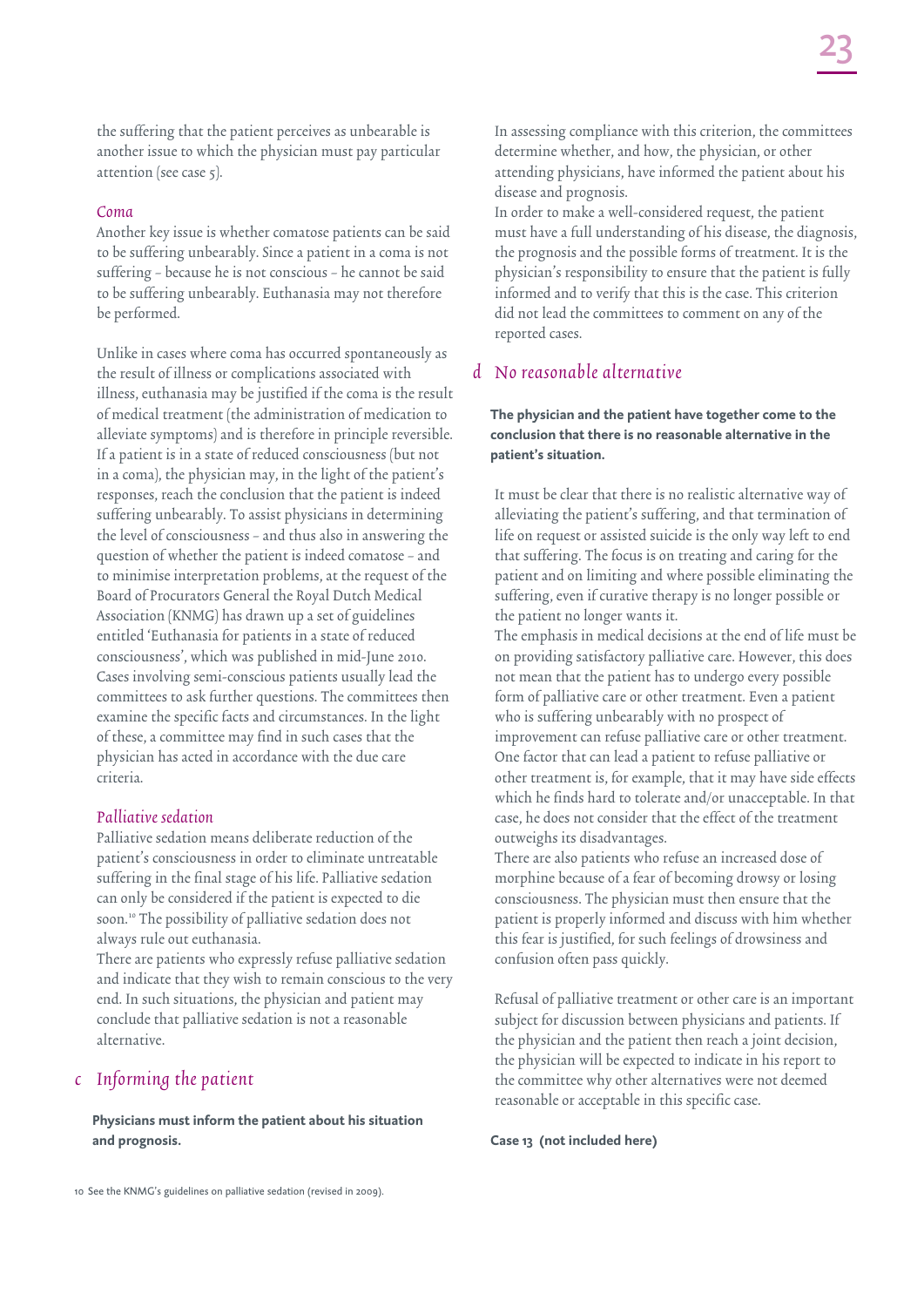#### e Independent assessment

#### **Physicians must consult at least one other independent physician, who must see the patient and give a written opinion on whether the due care criteria set out in (a) to (d) have been fulfilled.**

The physician is legally required to consult a second, independent physician who will give an independent expert opinion on whether the due care criteria set out under (a) to (d) have been fulfilled before the termination of life on request or the assisted suicide takes place, and draw up a written report. The purpose of this is to ensure that the physician's decision is reached as carefully as possible. The independent assessment helps the physician confirm that he has complied with the due care criteria, and to reflect on matters before granting the request. The independent physician sees the patient to determine whether the physician who intends to perform the procedure has not overlooked anything regarding the due care criteria under (a) to (d); the same applies to any other independent physicians who are consulted.

If an independent physician who has been consulted earlier is consulted again, this consultation may, depending on the circumstances described below, take place by telephone. The consultation must be formal, and specific questions must be answered. The committee interprets the term 'consult' to mean considering the independent physician's findings and taking account of them when deciding whether to grant the patient's request for termination of life.

The independent physician must be independent of the attending physician and the patient. The KNMG's 2003 Position Paper on Euthanasia also explicitly stated (p. 15) that the physician's independence must be guaranteed. According to the KNMG, this implied that a member of the same group practice, a registrar, a relative or a physician who was otherwise in a position of dependence in relation to the physician who called him in could not normally be deemed independent. The need to avoid anything that might suggest the physician was not independent was once again emphasised.

What this means, in sum, is that there must not be any family or working relationship between the two physicians, or in principle any other form of partnership.

The physician's independence may also appear open to question if the same two medical practitioners very often act as independent physicians on each other's behalf, thus effectively acting in tandem. This may create an undesirable situation, for their independence may then – rightly – be called into question. The committees feel that, if a physician always consults the same independent physician, the latter's independence can easily be jeopardised. As stated above, it is vital to avoid anything that may suggest the physician is not independent.

A notifying physician and an independent physician may also know each other privately, or as members of a peer supervision group. The fact that they know each other privately does not automatically rule out an independent assessment, but it does call the physician's independence into question. Whether the fact that they know each other as members of a peer supervision group – a professional activity – rules out an independent assessment will depend on how the group is organised. What matters is that the attending physician and independent physician should be aware of this and make their opinion on the matter clear to the committee.

In the case of the patient there must, among other things, be no family relationship or friendship between them, the physician must not be helping to treat him (and must not have done so in the past) and he must not have come into contact with him in the capacity of locum.

The independent physician's written report $11$  is of great importance when assessing notifications. A report describing the patient's situation when seen by the physician and the way in which the patient talks about his situation and his wishes will give the committee a clearer picture.

The independent physician must give his opinion on whether the due care criteria set out in (a) to (d) have been fulfilled. He should also specifically mention his relationship to the attending physician and the patient. The independent physician is responsible for his own report. However, the attending physician bears final responsibility for performing the life-terminating procedure and for complying with all the due care criteria. He must therefore determine whether the independent physician's report is of sufficient quality and whether the independent physician has given his opinion as to whether the due care criteria set out in (a) to (d) have been fulfilled. If necessary, he must ask the independent physician further questions. Sometimes an independent physician concludes on seeing the patient that one of the due care criteria has not yet been fulfilled. In such cases, it is not always clear to the committees what exactly happened subsequently, so that further questions have to be put to the notifying physician. This might, for example, occur in the following situations.

If the independent physician is called in at an early stage and finds that the patient is not yet suffering unbearably or that a specific request for euthanasia has not yet been made,

<sup>11</sup> The checklist for reporting by independent physicians on euthanasia and assisted suicide can be used as a guide (see www.euthanasiecommissie.nl).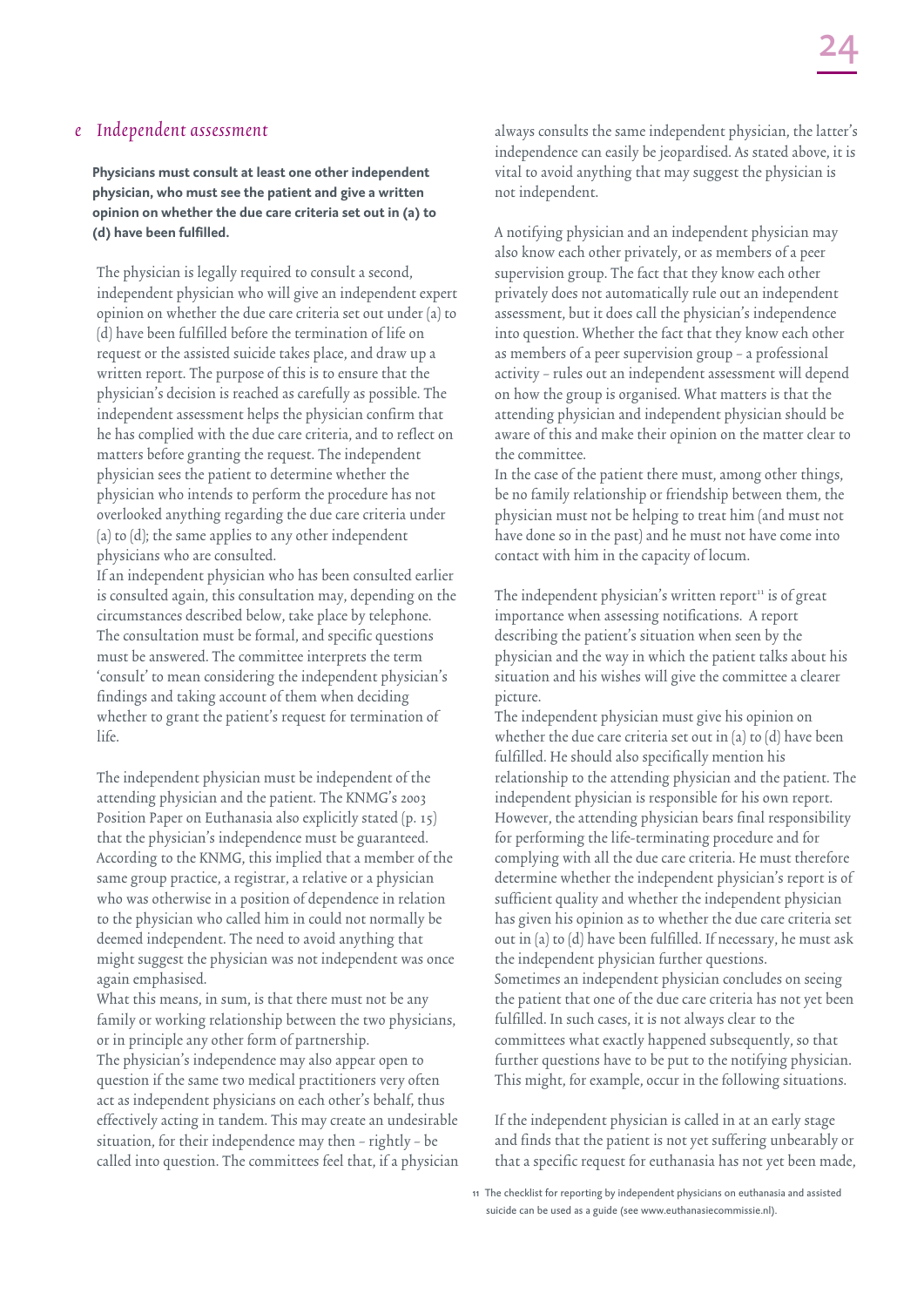he will usually have to see the patient a second time. If he has indicated that the patient's suffering will very soon become unbearable and has specified what he believes that suffering will entail, a second visit or a second consultation by telephone or in any other manner will not normally be necessary if the patient's suffering does indeed become unbearable very soon. However, it may still be advisable for the two physicians to consult by telephone or in some other manner.

If the unbearable nature of the patient's suffering is already palpable to the independent physician, but the patient has not yet made a specific request for euthanasia to be performed – in order to say goodbye to relatives, for example – a second visit or a second consultation by telephone or in any other manner will not normally be necessary. If a longer period of time is involved or if the prognosis is less predictable, the independent physician will normally have to see the patient a second time. If there has been further consultation between the attending physician and the independent physician, or if the independent physician has seen the patient a second time, it is important that this be mentioned in the notification.

The committees also receive notifications in which the independent physician was consulted, saw the patient and made his report very shortly before the patient died, or even on the day of death. In such cases it may be advisable for the attending physician to make clear when and how he received the independent physician's report.

Case 3 shows the importance of consulting the independent physician in good time.

The physician should take the independent physician's opinion very seriously, but if there is a difference of opinion between the two, the attending physician must ultimately reach his own decision, for it is his own actions that the committees will be assessing. The Euthanasia in the Netherlands Support and Assessment Programme (SCEN) trains physicians to make independent assessments in such cases. In most cases it is 'SCEN physicians' who are called in as independent physicians. The committees note that this is also increasingly done when euthanasia is performed by a hospital specialist, and that more and more specialists are themselves SCEN physicians. SCEN physicians also have a part to play in providing support, for example by giving advice.

The committees note that by no means all physicians consult the independent physician about how the euthanasia or assisted suicide procedure is performed. Although section  $2(1)(e)$  of the Act only requires the independent physician to give an opinion on compliance with criteria (a) to (d), there is no reason why the attending physician should not discuss with the independent physician (who is usually a SCEN physician) how he intends to perform the procedure.

The committees also note that some SCEN physicians offer to advise the attending physician on the performance of the procedure – an excellent example of the support component of the SCEN programme.

#### **Case 14 (not included here)**

## *Case 15*

**Failure to consult an independent physician Finding: failure to comply with the criteria**

In spring 2009 the patient, a woman in her seventies, was diagnosed with non-Hodgkin's lymphoma after a longer period of abdominal trouble. A large mass was pressing on the colon and causing a serious obstruction. The patient was given chemotherapy, and a stent was placed in the colon to relieve the obstruction. She was fed parenterally. By mid-2009 it was clear that the tumour was not responding to the chemotherapy. The patient could no longer be treated, and her condition deteriorated daily. She was given morphine for the pain and Dormicum to help her sleep.

Her suffering was caused by nausea, vomiting, abdominal and back pain, increasing debilitation and loss of dignity.

After earlier conversations with the physician about the possibility of euthanasia, she requested it several times from mid-2009 onwards. On the day that euthanasia was performed, the patient was drowsy but still able to communicate. There was a recent advance directive.

The physician did not consult an independent physician. According to his report the patient had deteriorated unexpectedly fast, and palliative treatment was not always effective. She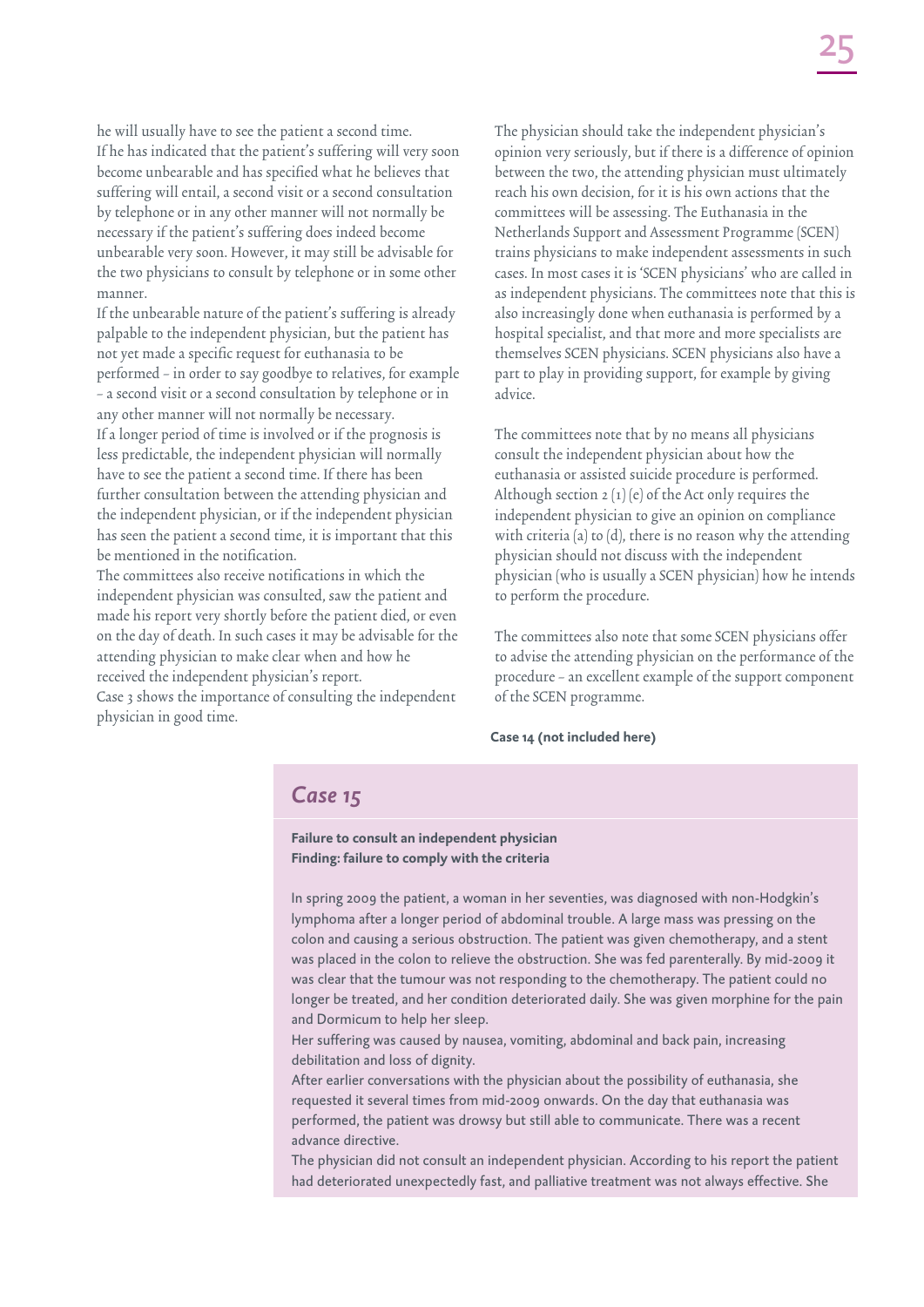was looking forward to a festive occasion. The physician felt that it would be premature to have her seen by an independent physician before the occasion, and undesirable to do so around the time of it. Afterwards the patient became drowsy, and the physician felt that a visit by an independent physician would no longer be feasible.

Because the physician had failed to consult an independent physician, the committee invited him for a personal interview to provide further information.

The physician said that, despite serious complications caused by her disease, the patient had been doing well for quite some time. She was being fed parenterally because of a blockage of the colon, and so was still in a reasonable state. However, when her condition eventually continued to deteriorate and she had said she wanted euthanasia fairly soon, the physician delayed consulting an independent physician because of a festive occasion that the patient was greatly looking forward to. He felt it would be disrespectful to his patient to have her seen by an independent physician at that point. He planned to consult an independent physician after the occasion in question, but the rapid deterioration in the patient's condition meant that it was too late to do so. She was still able to communicate but no longer entirely lucid, and in any case in too poor a state to be interviewed by an independent physician. She was now in the situation she had wanted to avoid. The physician had previously considered palliative sedation and discussed it with her, but she had said she wanted to die at a time of her own choosing. The euthanasia had been performed satisfactorily, in the way that the patient had wanted.

The physician stated that he wanted to learn something from this case. He said that, if asked to perform euthanasia in the future, he planned to consult an independent physician immediately, and to consult him a second time if too much time were to elapse between the consultation and the euthanasia procedure.

The committee noted the following in connection with the consultation procedure. The physician is legally required to consult another physician who, before the euthanasia or assisted suicide procedure is performed, must give an independent expert opinion (in writing) on whether the due care criteria have been complied with. The purpose of this is to ensure that the physician reaches a decision with all due care. It helps him not only to determine whether the due care criteria have been complied with but also to reflect on the factors that have played a part in his decision before he decides to grant the request for euthanasia.

The committee believes it is important for a physician to get in touch with an independent physician in good time, so that arrangements can be made without haste for him to see the patient. It is also important for the attending physician to inform the patient of the need for such a visit in good time and explain further details of this. In this particular case the physician failed to consult an independent physician.

Particularly in view of the patient's long case history (in which serious complications had already occurred and there was a risk of even more occurring) and the patient's earlier specific and well-considered request for euthanasia, the committee felt that the physician should and could have consulted an independent physician at an earlier stage. By failing to do so, he put himself in a difficult position that could have been avoided. The committee was aware that it might be hard to determine how soon an independent physician should be consulted. If there is a risk of declining cognitive or communicative ability (for example, owing to rapid deterioration in the patient's condition or the side effects of medication), it may therefore be wise to consult an independent physician at an early stage. This can be followed later on by a brief additional consultation (if necessary by telephone), on which the independent physician must again make a written report.

The independent physician should normally see the patient in person. This is a firm rule which can only be set aside in very exceptional cases. A visit by an independent physician may occasionally no longer be feasible because, on objective medical grounds, the patient's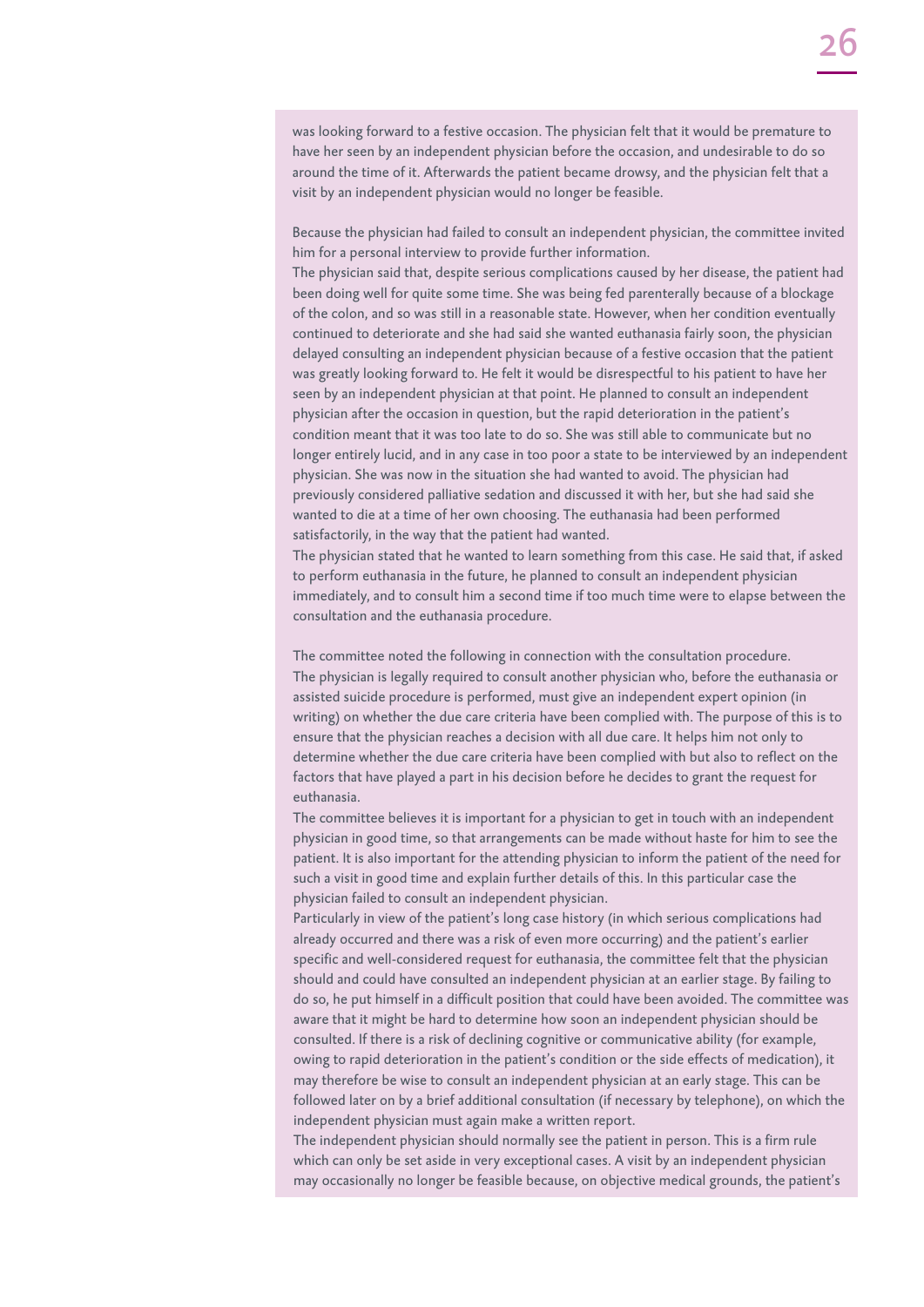condition no longer permits it. A possible example is this particular case, in which the patient was no longer able to communicate properly owing to her rapidly deteriorating condition. But even in such a situation, there is still a duty to consult an independent physician. The attending physician's report must then explain clearly why this was not done. Although the independent assessment criterion (consultation with an independent physician who has seen the patient) may just conceivably be complied with even if the independent physician has not interviewed the patient in person, the committee found that in this particular case such consultation could and should have taken place.

In view of all this, the committee could only conclude that the physician failed to comply with the independent assessment criterion, and hence with the statutory due care criteria.

## f Due medical care

#### **Physicians must exercise due medical care and attention in terminating the patient's life or assisting in his suicide.**

Termination of life on request or assisted suicide is normally carried out using the method, substances and dosage recommended in Standaard Euthanatica (2007), the guidelines drawn up by the KNMP/WINAP.12 In cases of termination of life on request, the report recommends intravenous administration of a coma-inducing substance, followed by intravenous administration of a muscle relaxant. In the guidelines, the KNMP indicates which substances should be used to terminate life on request. It makes a distinction here between 'first-choice' substances<sup>13</sup> and 'second-choice' substances.<sup>14</sup> Physicians have less experience with the latter category of substances. Standaard Euthanatica also lists substances that are not alternatives to first-choice substances, and substances that should not be used at all.

If a physician does not use a first-choice substance and fails to give grounds for having used the other substance, the committees will ask him further questions. When assessing whether the due medical care criterion has been complied with, the committees act on the principle that secondchoice substances are permitted, provided that the physician gives sufficient grounds for having used them. The committees will certainly ask further questions if the physician uses substances that are not listed as alternatives or should not be used at all.

The use of non-recommended substances may have negative consequences for the patient. This can be avoided by using the appropriate substances. There must be a guarantee that a patient is in a deep coma when the muscle relaxant is administered.

The committees have no objection to the use of a substance such as midazolam as pre-medication before a

recommended coma-inducing substance is administered. Before performing euthanasia, physicians are advised to discuss with the patient and his relatives what effect the substances will have. Subject to the constraints imposed by the KNMP's recommendations in Standaard Euthanatica, it is important to fulfil patients' personal wishes as far as possible.

Standaard Euthanatica also states which dosages the KNMP recommends for termination of life on request and assisted suicide. The committees will ask the physician further questions if the dosage is not mentioned or if it differs from the dosage indicated in Standaard Euthanatica. If the method of administration is not mentioned, the committees will also enquire about this.

As already indicated, there must be a guarantee that a patient is in a deep coma when the muscle relaxant is administered. The use of a coma-inducing substance recommended in Standaard Euthanatica, as well as the correct dosage, is crucial in order to ensure that the patient cannot perceive the effects of the muscle relaxant. In cases 16 and 18 the physicians used a lower dosage than recommended in Standaard Euthanatica. In case 16 the physician had taken advice from a pharmacist. The committee notes that it is the physician, not the pharmacist, who bears responsibility for performing the life-terminating procedure with due care, and hence for the choice and dosage of the substances used.

In five cases it was found that the physician had not acted in accordance with the due medical care criterion because, owing to the low dosage used, there was no guarantee that the patients were in a deep coma when the muscle relaxant was administered.

 The physician must check the depth of the coma in an appropriate manner before administering the muscle relaxant. The joint KNMP/WINAP and KNMG working

<sup>12</sup>  *Standaard Euthanatica: toepassing en bereiding 2007.*

<sup>13</sup> Listed in the table on page 22 o*f Standaard Euthanatica.*

<sup>14</sup> Listed in the table on page 26 of *Standaard Euthanatica*.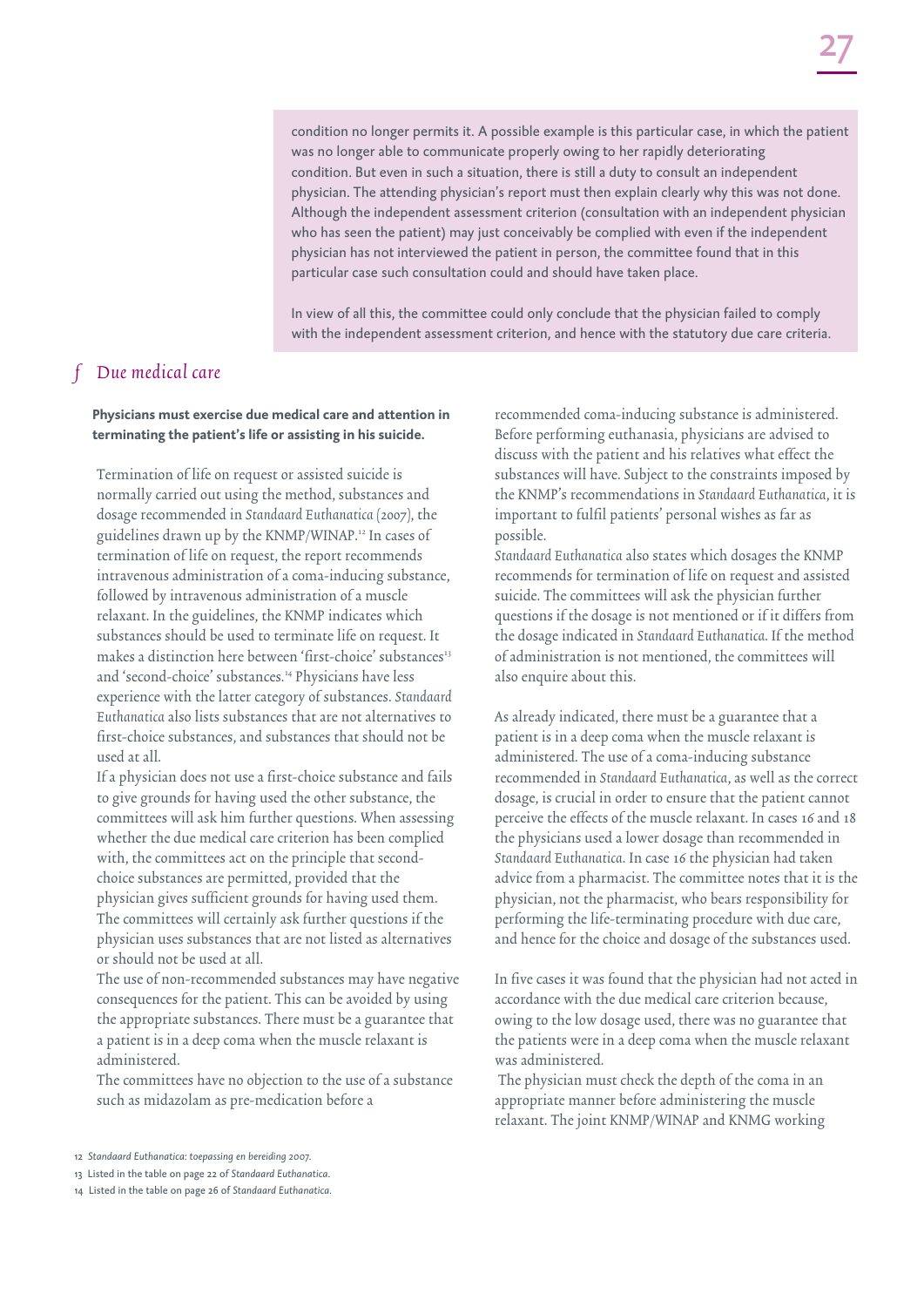group (referred to in Chapter I) will draw up guidelines on the subject.

In the case of euthanasia, i.e. termination of life on request, the physician actively terminates the patient's life by administering the euthanatics to the patient intravenously. In the case of assisted suicide, the physician gives the euthanatic to the patient, who ingests it himself. The

physician must remain with the patient or in his immediate vicinity until the patient is dead. This is because there may be complications; for example, the patient may vomit the potion back up. In that case the physician may perform euthanasia. Nor may the physician leave the patient alone with the euthanatics. This may be hazardous, to other people as well as to the patient.

## *Case 16*

**Euthanasia performed using a dose of thiopental that is not recommended in** *Standaard Euthanatica***, and depth of coma not properly verified. Despite having taken a pharmacist's advice, the physician remains responsible Finding: failure to comply with the criteria** 

In 2009 the patient, a man in his seventies, was diagnosed with lung cancer that had metastasised into the brain, causing hemiplegia on the left-hand side of the body. The condition was incurable. The patient was given palliative chemotherapy, but this did not help. He was admitted to a hospice.

The patient, who was suffering unbearably from the increasing deterioration in his condition, the accompanying dependence and the hopelessness of his situation, had asked the physician to perform euthanasia. According to the general practitioner who was consulted as an independent physician, and was also a SCEN physician, the due care criteria had been complied with.

The physician performed euthanasia by intravenous administration of 500 mg of thiopental and 12 mg of Pavulon.

The committee asked the physician to provide further information regarding the dosage of euthanatics used. The physician explained in writing that he had been unable to obtain the euthanatics from his usual pharmacist, who was on holiday. The pharmacist to whom he was referred instead had given him a euthanasia kit containing 500 mg of thiopental and 12 mg of Pavulon. The pharmacist had assured him that 500 mg of thiopental would be sufficient to put the patient into a deep coma. He gave the physician a second kit in case of breakages or spillage of the euthanatics in the first one.

While performing the euthanasia procedure, the physician saw that the patient was already going into a coma after the thiopental was injected. The patient, who was very emaciated, was in a deep coma, but he was still just about breathing and had a detectable pulse. Since the physician was clinically satisfied that the patient was already in a deep coma after 500 mg of thiopental had been administered, he decided not to give him another 500 mg of thiopental. After 12 mg of Pavulon was injected, the patient died within one minute. The physician also explained that he had always administered 1000 mg of thiopental when performing euthanasia on previous occasions, whereupon the patients had stopped breathing and died. He considered it self-evident that the 500 mg dose of thiopental would not have been enough to put a less cachectic patient into a sufficiently deep coma. In cases of doubt, 1000 mg or even 2000 mg of thiopental would need to be administered, since a patient must be in a deep coma before being injected with a substance containing curare. However, the physician was satisfied that this particular patient was in a deep coma after 500 mg of thiopental had been injected.

On being invited to give further details in a personal interview, the physician stated that in his experience patients lost consciousness after receiving even a small dose of thiopental. This had also happened in this particular case: the patient's head had lolled immediately after the thiopental was injected, he was barely breathing and his pulse was only just detectable. The physician stated that he had been in practice for over thirty years and had no doubts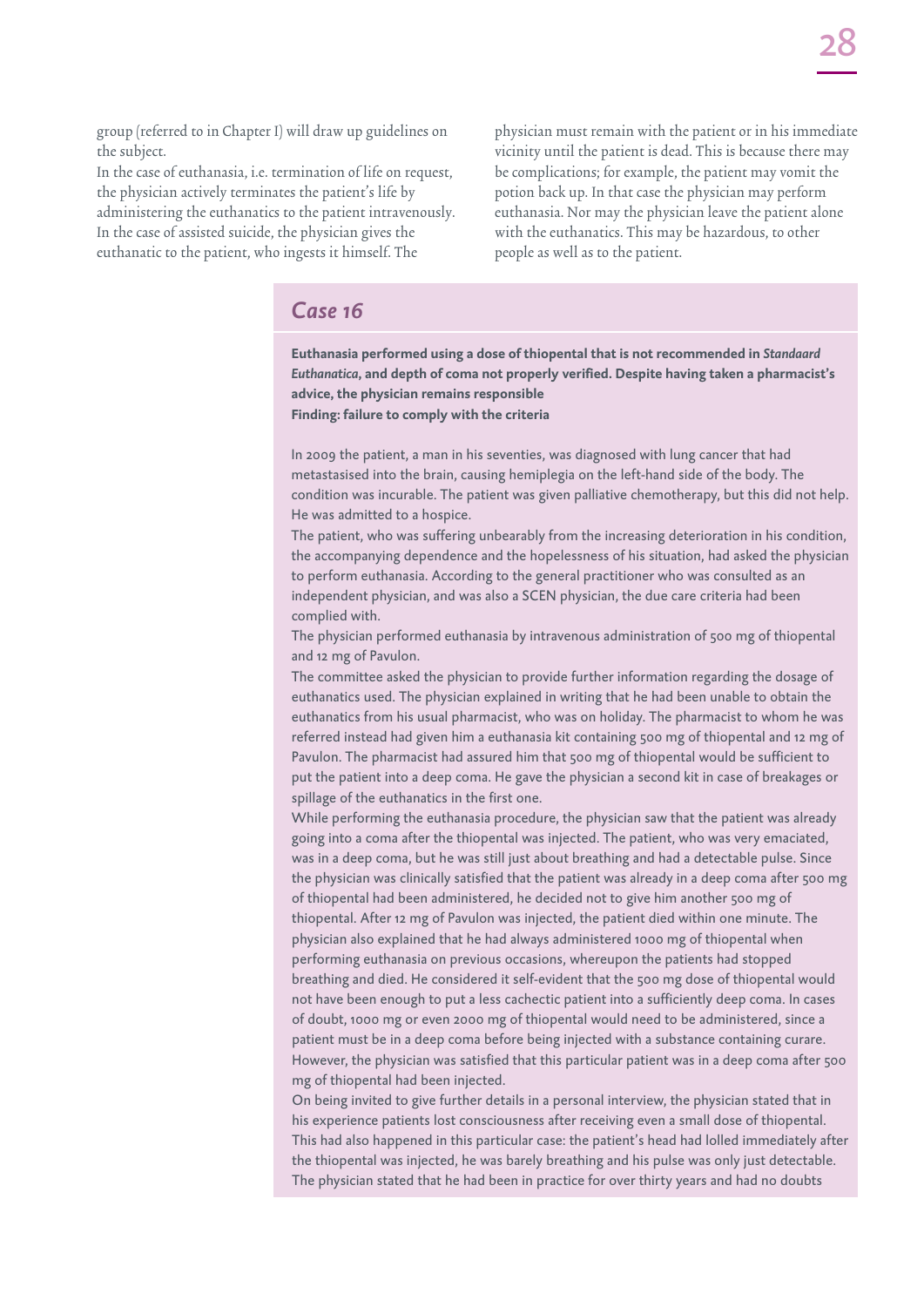whatever about the coma. He admitted that he had not tested the corneal reflex or checked the depth of the coma in any other way. He had not done so because relatives of the patient were present.

He stated that, before performing euthanasia, he always informed the patient's relatives about the method that would be used. When giving this information, he would indicate that, to be on the safe side, a second substance (Pavulon) would be administered as a muscle relaxant. The physician stated that he disliked having to administer Pavulon to a dead body if – contrary to his explanation – the patient had already died because of the thiopental. The physician stated that in this case about one minute elapsed between the administration of the thiopental and the Pavulon. The patient then died within one minute. Conversations with fellow physicians had indicated that one or two 500 mg ampoules of thiopental were sufficient if the patient was cachectic (very emaciated). If he had had any doubts about the depth of the coma he would have used a second 500 mg ampoule. However, he had been utterly convinced that the patient was in a deep coma. The physician stated that he had performed euthanasia about thirteen times using 1000 mg of thiopental and had never had any problems. This had strengthened his conviction that 1000 mg was sufficient. He was unaware that the WINAP had recommended increasing the dose to more than 1000 mg. He stated that he was of course willing to comply with this recommendation.

The committee noted the following in connection with the performance of the procedure. When determining whether euthanasia was performed in accordance with prevailing medical opinion, the committee normally takes 2007 *Standaard Euthanatica* as its guide. This recommends using a 2000 mg dose of thiopental to induce a coma; the reason for this is that the 1500 mg dosage recommended in the previous (1998) version of *Standaard Euthanatica* had in some cases proved too low.

The committee adhered to the principle that there must be a guarantee that the patient cannot come round from the coma and perceive the effects of the subsequently administered muscle relaxant. This is why it considered the dosage of the coma-inducing substance so important.

The committee emphasised that the physician is responsible for performing the euthanasia with due care, even if he has obtained his information from an expert, in this case a pharmacist. The committee noted that the physician administered the muscle relaxant one minute after administering the coma-inducing substance, and that the patient died one minute later. The administration of Pavulon paralysed the patient's muscles, leaving him incapable of any further response. If the patient had not been in a coma at that point, the muscle paralysis would have prevented him from making this clear. Given the low dosage of thiopental (500 mg), there is no guarantee that the patient was actually in a coma throughout the euthanasia procedure. This is all the more worrying because the physician had determined that the patient was only just breathing and had a barely detectable pulse, but had failed to check the depth of the coma by testing the corneal reflex.

The committee was of the opinion that, by using a 500 mg dose of thiopental to induce the coma, the physician took the risk that the patient might not be in a coma during the euthanasia procedure. It did not doubt the good intentions of the physician, who believed he could rely on the expertise of the pharmacist he had consulted. Nevertheless, the committee could only conclude that the euthanasia procedure was not performed in accordance with due medical care, and hence that the physician did not act in accordance with the statutory due care criteria.

**Case 17 (not included here)**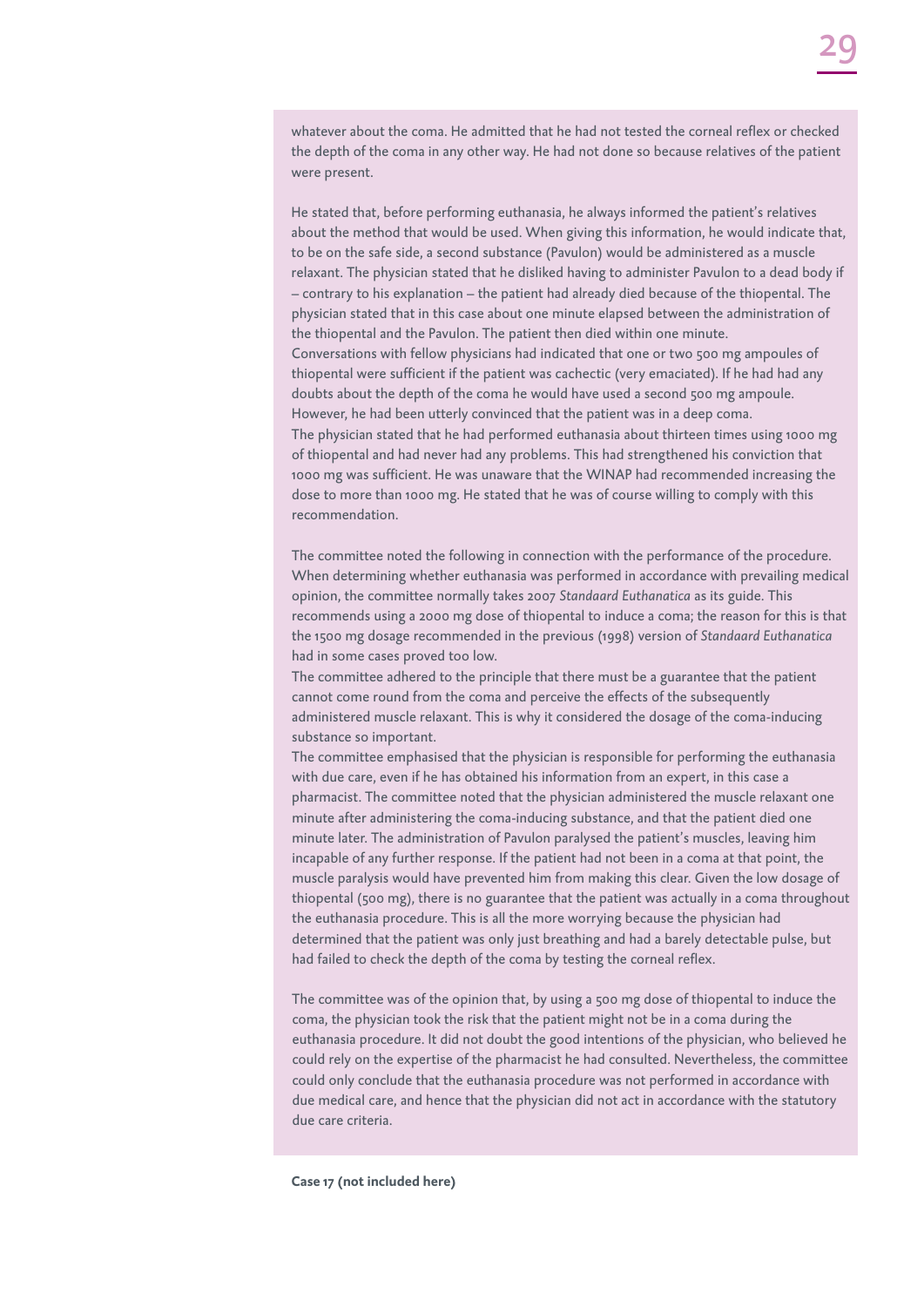## *Case 18*

#### **Coma induced by administering thiopental in stages, and in a dosage not recommended in**  *Standaard Euthanatica*

**Finding: failure to comply with the criteria** 

In autumn 2004 the patient, a woman in her eighties, was diagnosed with a form of leukaemia, for which she was given medication. The treatment was stopped in autumn 2009 because of side effects, and it was decided to let nature take its course. The patient was suffering from increasing fatigue and listlessness, possibly due to anaemia. Her suffering consisted of severe fatigue that prevented her from doing anything, and above all her dependence on care by others and loss of control over her life. This suffering was unbearable to her, with no prospect of improvement, and the physician found this palpable. During the first few months of 2009 the patient had already talked about her wish for euthanasia, and had drawn up advance directives describing in detail what she meant by unbearable suffering and when she would want euthanasia. In the month before she died she regularly asked the physician for euthanasia. A few days before she died she indicated that she wanted it at that point in time.

The general practitioner who was consulted as an independent physician, and who was also a SCEN physician, was satisfied that the due care criteria had been complied with. The attending physician performed euthanasia by intravenous administration of 750 mg of thiopental and 20 mg of Pavulon, followed by another 750 mg of thiopental.

Because the committee had questions about the way in which the euthanasia was performed, it asked the physician to provide further information about this. The physician did so both orally and in writing.

With regard to the way in which the euthanasia procedure was performed, the physician stated that he was familiar with *Standaard Euthanatica*. However, he disagreed with the recommendations it made, such as the use of 2000 mg of thiopental to induce a coma. He believed that in that case patients would die of an overdose of thiopental. He quoted an article by an anaesthetist recommending that thiopental be administered to cachectic patients in stages. On being questioned further, the physician said that he strongly disliked the idea of a patient dying while the substances were being injected. He was also afraid that the patient might suffocate if 2000 mg of thiopental were administered in a single dose. Another factor was that he wanted to keep to the method of performing euthanasia that he had previously discussed with the patient. He finally stated that he did not consider the recommendation in *Standaard Euthanatica* sufficiently well founded. The patient weighed about 65 kg. After administering 750 mg of thiopental he had used a pain stimulus to determine the depth of the coma, and had then injected 20 mg of Pavulon. He had then administered the remaining 750 mg of thiopental. The patient had died two minutes later. He had decided to administer the thiopental in stages so that the patient would not die of this, but would remain in a coma long enough. He said that no problems had arisen with the euthanasia procedure.

The committee noted that the physician terminated the patient's life by administering euthanatics in stages. He first administered 750 mg of thiopental, then 20 mg of Pavulon and finally another 750 mg of thiopental. He preferred this method to the one recommended by the KNMP/WINAP.

The committee could well imagine that the physician might dislike the idea of a patient dying while the substances were being injected. In assessing whether euthanasia has been performed with due medical care, the committee takes 2007 *Standaard Euthanatica* as its guide. This publication increased the 1500 mg dosage of thiopental that had been recommended previously (in 1998) to 2000 mg, because the 1500 mg dosage had in some cases proved too low.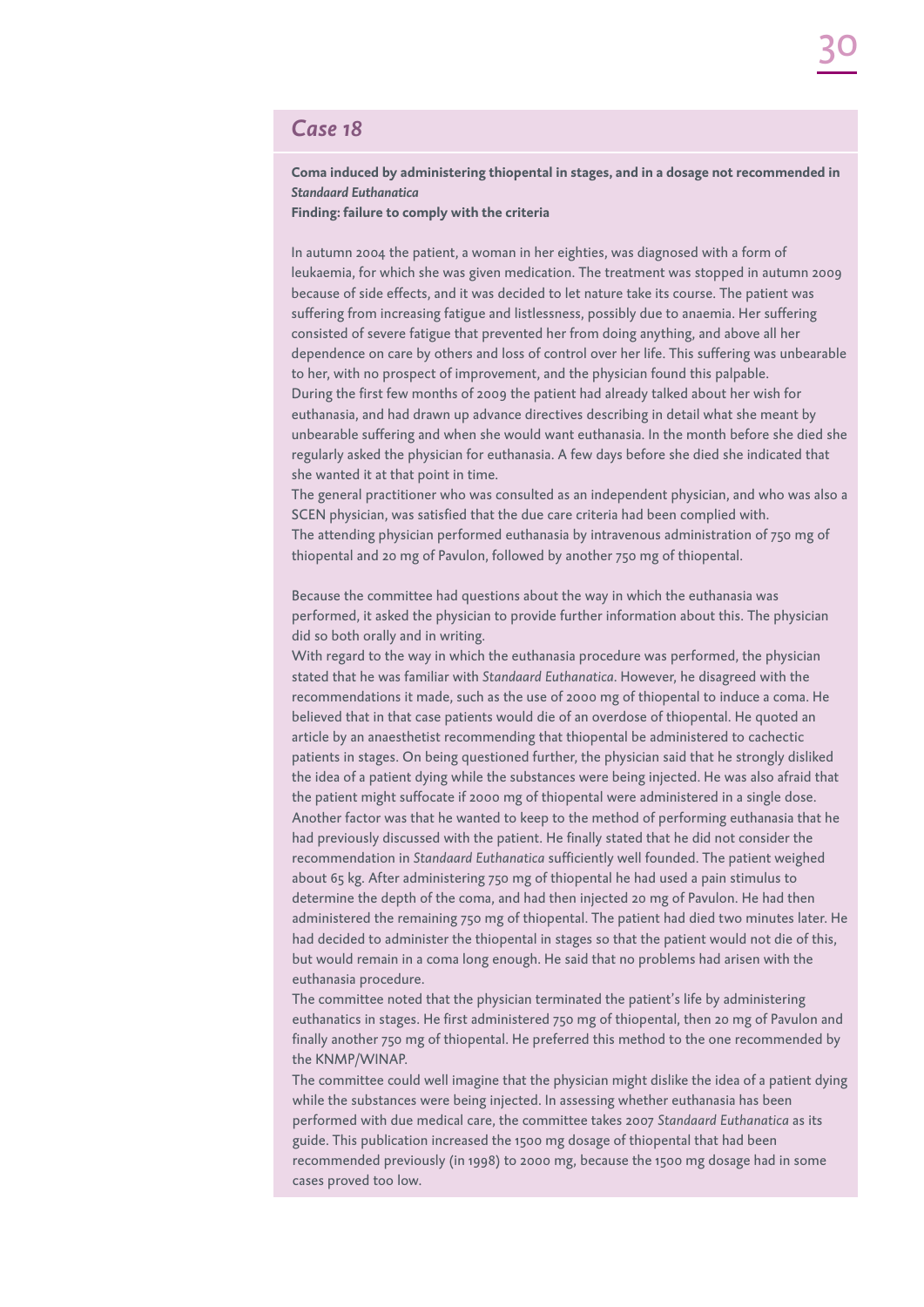The committee noted that the physician had not followed the recommendations made by KNMP/WINAP regarding the administered dosage of thiopental and the method of administration.

The committee also noted that the physician had used a non-recommended method of euthanasia in an earlier case that he had reported. In the light of this earlier notification the Healthcare Inspectorate had, among other things, objected to the way in which he had performed euthanasia. The Inspectorate had told him that, by titrating the dose of thiopental until the patient lost consciousness, he was taking the risk that the patient would not be in a deep coma before Pavulon was injected, and hence might suffocate while still to some extent conscious. The Inspectorate had also strongly urged the physician to comply strictly with the KNMG's 'Points of concern regarding euthanasia and assisted suicide' and *Standaard Euthanatica* and urged him to make sure he acted differently in future. In this particular case the physician proved not to have done so.

The committee was of the opinion that, by administering the coma-inducing substances in stages, the physician took the risk that the patient might only remain in a coma for a very short time, or would not be in a sufficiently deep coma. Administration of Pavulon paralyses the patient's muscles, leaving him incapable of any further response. If this particular patient had already been coming round from the coma or had not yet been in a complete coma when the Pavulon was administered, the muscle paralysis would have prevented her from making this clear. Given the low dosage of thiopental, there was no guarantee that the patient was actually in a deep coma while the muscle relaxant was being administered. The subsequent injection of more thiopental did not reduce the risk that the patient might initially have perceived something without being able to make this clear. The committee found the physician's stated reasons for using an unrecommended method of euthanasia and an unrecommended dosage unconvincing and unacceptable.

The committee found that the physician did not perform the euthanasia procedure with due medical care, and hence did not act in accordance with the statutory due care criteria.

**Case 19 (not included here)**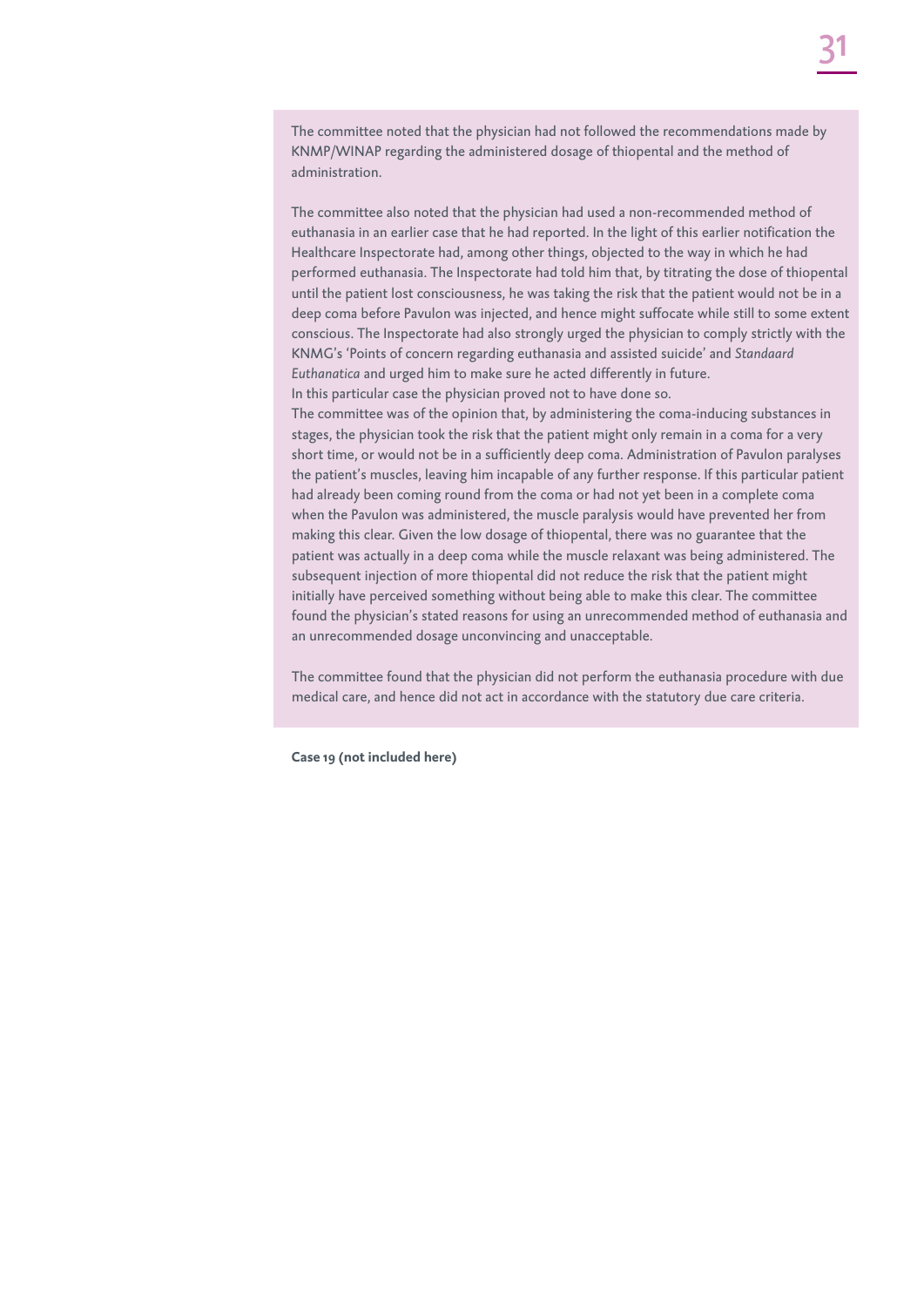# Chapter III **Committee activities**

## *Statutory framework*

Termination of life on request and assisted suicide are criminal offences in the Netherlands (under Articles 293 and 294 of the Criminal Code). The only exception is when the procedure is performed by a physician who has fulfilled the statutory due care criteria and has notified the municipal pathologist. If the physician satisfies both conditions, the procedure he has performed is not treated as a criminal offence. The aforementioned articles of the Criminal Code (Articles 293 (2) and 294 (2)) identify compliance with these conditions as specific grounds for exemption from criminal liability.

The due care criteria are set out in the Termination of Life on Request and Assisted Suicide (Review Procedures) Act, and the physician's duty to notify the municipal pathologist is dealt with in the Burial and Cremation Act.

The Termination of Life on Request and Assisted Suicide (Review Procedures) Act also states that it is the task of the regional euthanasia review committees to determine, in the light of the physician's report and other documents accompanying the notification, whether a physician who has terminated a patient's life on request or assisted in his suicide has fulfilled the due care criteria referred to in section 2 of the Act.

## *Role of the committees*

When a physician has terminated the life of a patient on request or assisted in his suicide, he notifies the municipal pathologist. When doing so, he submits a detailed report showing that he has complied with the due care criteria.<sup>15</sup> The pathologist performs an external examination and ascertains how the patient died and what substances were used to terminate his life. He then establishes whether the physician's report is complete. The report by the independent physician and, if applicable, an advance directive drawn up by the deceased are added to the file.

The pathologist notifies the committee, submitting all the required documents and any other relevant documents provided by the physician, such as the patient's medical file and letters from specialists. Once the committee has received the documents, both the pathologist and the physician are sent an acknowledgement of receipt.

in the light of prevailing medical opinion and standards of medical ethics, the committees decide whether the physician has acted in accordance with the statutory due care criteria. If a committee has any questions following a notification, the physician will be informed. Physicians are sometimes asked to respond in writing to additional questions.<sup>16</sup> The committees sometimes contact physicians by telephone if they need extra information. If the information thus provided by the physician is insufficient, he may then be invited to provide further information in person. This gives him an opportunity to explain in more detail what took place in this particular case.

The physician is notified of the committee's findings within six weeks. This period may be extended once, for instance if the committee has asked further questions.

For some years now capacity at the committee secretariats has not kept pace with the increase in the number of notifications. Some new staff were taken on in 2010, but owing to the increasing backlog, the need to train the new staff and the fact that secretariat staff were on extended sick leave, it was unfortunately still not possible to meet the sixweek deadline in a large number of cases.

As mentioned in the introduction, the committees are examining their working procedures to determine whether these can be made more efficient subject to the statutory provisions and without impairing the quality of their findings.

The committees issue findings on the notifications they assess. In almost every case they conclude that the physician

15 A standard report form is available as an aid in drawing up the report. It can be filled 16 According to the evaluation of the Act, this happened in some 6% of the cases in as it stands or used as a guide, and can be found at www.euthanasiecommissie.nl.

reported in 2005.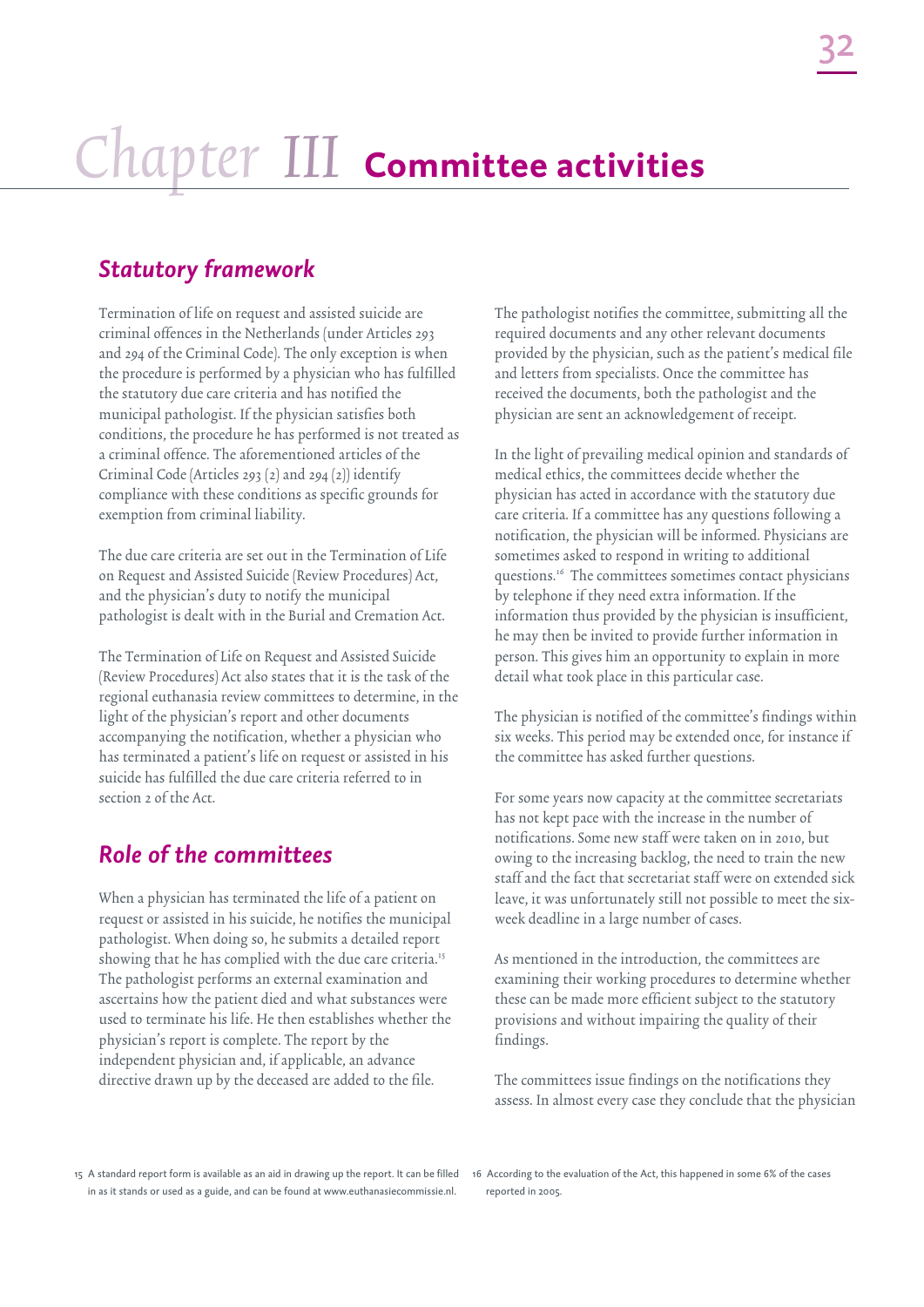has acted in accordance with the statutory due care criteria. In such cases, only the attending physician is informed.

If the committee is of the opinion […] its proposed findings to all the members and alternate members of its own and other committees for their advice and comments. This helps ensure harmonisation and consistency of assessment. The ultimate decision is reached by the competent committee.

In 2010, nine physicians were found not to have acted in accordance with the criteria. In such cases, the findings are not only sent to the attending physician but are also, in accordance with the Act, referred to the Board of Procurators General and the Healthcare Inspectorate. The Board decides whether or not the physician in question should be prosecuted.17 The Inspectorate decides in the light of its own tasks and responsibilities whether any further action should be taken. This may range from interviewing the physician to disciplinary action. The coordinating chair and the alternate coordinating chair of the committees hold consultations with the Board and the Inspectorate every year.

There are five regional euthanasia review committees. The place of death determines which committee is competent to review the case in question. Each committee comprises three members: a lawyer, who is also the chair, a physician and an ethicist. They each have an alternate. Each committee also has a secretary, who is also a lawyer, with an advisory vote at committee meetings. The committees act as committees of experts; it should be noted here that, in cases where physicians are found to have acted with due care, their findings are final. The secretariats are responsible for assisting the committees in their work.

For organisational purposes the secretariats form part of the Central Information Unit on Healthcare Professions (CIBG) in The Hague, which is an executive organisation of the Ministry of Health, Welfare and Sport. The secretariats have offices in Groningen, Arnhem and The Hague, and the committees meet there every month.

The committees help the KNMG's Euthanasia in the Netherlands Support and Assessment Programme (SCEN) to train physicians to perform independent assessments.

The committees see all the reports by the independent physicians consulted by the attending physicians, and thus have an overall picture of the quality of these reports. The

17 Instructions on prosecution decisions in the matter of termination of life on request and assisted suicide, Government Gazette, 6 March 2007, no. 46, p. 14.

quality of reporting needs to be constantly monitored, but the committees are very pleased to have noted a definite improvement in this regard. The committees' general findings are forwarded to SCEN each year.

Committee members also give presentations to municipal health services, associations of general practitioners, community organisations, hospitals, foreign delegations and so on, using examples from practice to provide information on applicable procedures and the due care criteria.